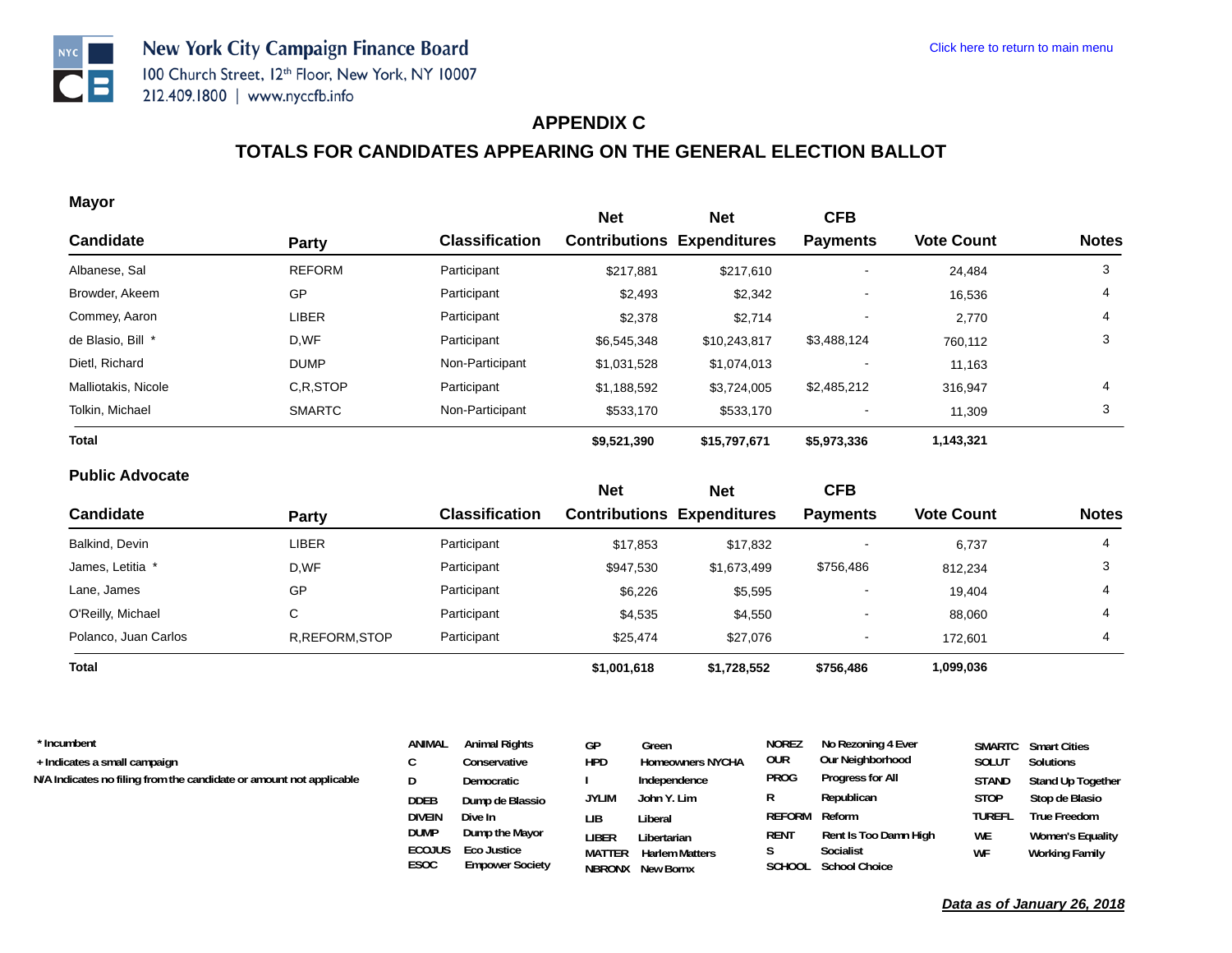

#### **APPENDIX C**

# **TOTALS FOR CANDIDATES APPEARING ON THE GENERAL ELECTION BALLOT**

#### **Comptroller**

|                   |                 |                       | <b>Net</b>                        | <b>Net</b>  | <b>CFB</b>      |                   |              |
|-------------------|-----------------|-----------------------|-----------------------------------|-------------|-----------------|-------------------|--------------|
| <b>Candidate</b>  | Party           | <b>Classification</b> | <b>Contributions Expenditures</b> |             | <b>Payments</b> | <b>Vote Count</b> | <b>Notes</b> |
| Faulkner, Michel  | C.R.REFORM.STOP | Participant           | \$142,395                         | \$405,963   |                 | 213,192           |              |
| Merced, Alex      | LIBER           | Non-Participant       |                                   | ÷           |                 | 6,100             | $\cdot$ .2   |
| Stringer, Scott * | D,WF            | Participant           | \$2,308,833                       | \$2,179,815 |                 | 838,943           |              |
| Willebrand, Julia | GP              | Non-Participant       |                                   | $\pm$       | . .             | 34,371            | 2. ا         |
| <b>Total</b>      |                 |                       | \$2,451,228                       | \$2,585,778 |                 | 1,092,606         |              |

#### **Borough: Brooklyn Borough President**

| ________________ | ______________ |                       | <b>Net</b>                        | <b>Net</b> | <b>CFB</b>               |                   |              |
|------------------|----------------|-----------------------|-----------------------------------|------------|--------------------------|-------------------|--------------|
| Candidate        | Party          | <b>Classification</b> | <b>Contributions Expenditures</b> |            | <b>Payments</b>          | <b>Vote Count</b> | <b>Notes</b> |
| Adams, Eric *    | D,WF           | Non-Participant       | \$659,882                         | \$350,656  | -                        | 265,858           |              |
| Bruno, Vito      | C, R           | Participant           | \$29,789                          | \$86,763   |                          | 48,710            |              |
| Kissel, Benjamin | <b>REFORM</b>  | Participant           | \$10,632                          | \$10,632   |                          | 5.710             |              |
| <b>Total</b>     |                |                       | \$700,303                         | \$448,051  | $\overline{\phantom{a}}$ | 320,278           |              |

#### **Borough: Manhattan Borough President**

|                                                                     |       |                                             |                                                         | <b>Net</b>                       | <b>Net</b>                                        |                                   | CFB                                                        |                               |                                                  |
|---------------------------------------------------------------------|-------|---------------------------------------------|---------------------------------------------------------|----------------------------------|---------------------------------------------------|-----------------------------------|------------------------------------------------------------|-------------------------------|--------------------------------------------------|
| <b>Candidate</b>                                                    | Party |                                             | <b>Classification</b>                                   |                                  | <b>Contributions Expenditures</b>                 |                                   | <b>Payments</b>                                            | <b>Vote Count</b>             | <b>Notes</b>                                     |
| Brewer, Gale *                                                      | D,WF  |                                             | Participant                                             |                                  | \$113.577                                         | \$202,192                         | \$209,334                                                  | 210.731                       |                                                  |
| Rivera, Daniel Vila                                                 | GP    |                                             | Non-Participant                                         |                                  |                                                   | N/A                               |                                                            | 7,373                         |                                                  |
| Scala, Frank                                                        | R     |                                             | Non-Participant                                         |                                  |                                                   | $+$                               |                                                            | 30,410                        | 1,2                                              |
| * Incumbent<br>+ Indicates a small campaign                         |       | ANIMAL<br>C                                 | <b>Animal Rights</b><br>Conservative                    | GP<br><b>HPD</b>                 | Green<br><b>Homeowners NYCHA</b>                  | <b>NOREZ</b><br><b>OUR</b>        | No Rezoning 4 Ever<br>Our Neighborhood                     | <b>SMARTC</b><br><b>SOLUT</b> | <b>Smart Cities</b><br><b>Solutions</b>          |
| N/A Indicates no filing from the candidate or amount not applicable |       | D                                           | Democratic                                              |                                  | Independence                                      | <b>PROG</b><br>R                  | Progress for All<br>Republican                             | <b>STAND</b>                  | <b>Stand Up Together</b>                         |
|                                                                     |       | <b>DDEB</b><br><b>DIVEIN</b>                | Dump de Blassio<br>Dive In                              | <b>JYLIM</b><br>LIB.             | John Y. Lim<br>Liberal                            | <b>REFORM</b>                     | Reform                                                     | <b>STOP</b><br><b>TUREFL</b>  | Stop de Blasio<br>True Freedom                   |
|                                                                     |       | <b>DUMP</b><br><b>ECOJUS</b><br><b>ESOC</b> | Dump the Mayor<br>Eco Justice<br><b>Empower Society</b> | liber<br><b>MATTER</b><br>NBRONX | Libertarian<br><b>Harlem Matters</b><br>New Bornx | <b>RENT</b><br>S<br><b>SCHOOL</b> | Rent Is Too Damn High<br>Socialist<br><b>School Choice</b> | WE<br>WF                      | <b>Women's Equality</b><br><b>Working Family</b> |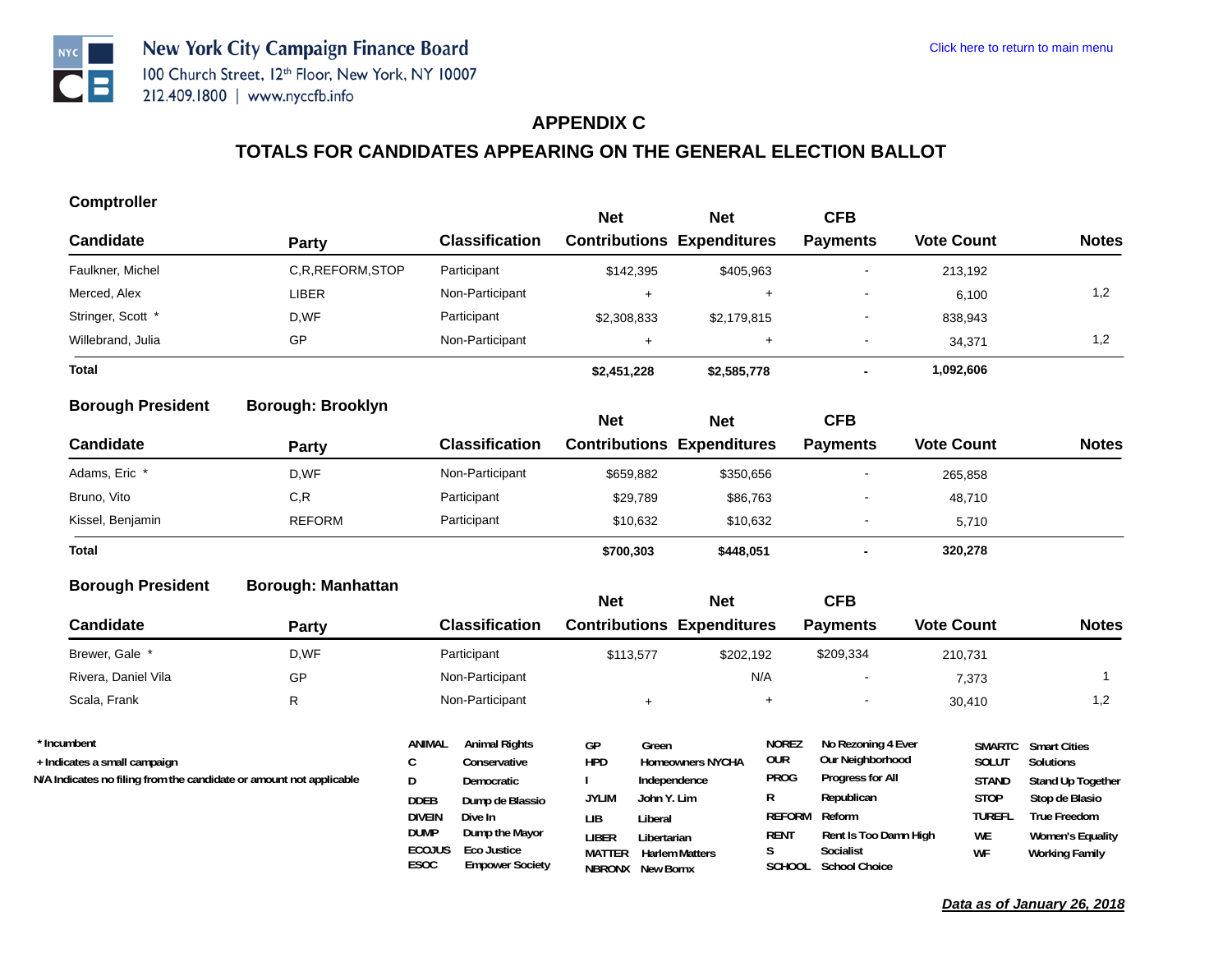

#### **APPENDIX C**

# **TOTALS FOR CANDIDATES APPEARING ON THE GENERAL ELECTION BALLOT**

| <b>Borough President</b> | <b>Borough: Manhattan</b>     |                       | <b>Net</b> | <b>Net</b>                        | <b>CFB</b>      |                   |              |
|--------------------------|-------------------------------|-----------------------|------------|-----------------------------------|-----------------|-------------------|--------------|
| <b>Candidate</b>         | Party                         | <b>Classification</b> |            | <b>Contributions Expenditures</b> | <b>Payments</b> | <b>Vote Count</b> | <b>Notes</b> |
| Waddell, Brian           | LIBER, REFORM                 | Participant           | \$921      | \$736                             |                 | 4,639             |              |
| Total                    |                               |                       | \$114,498  | \$202,928                         | \$209,334       | 253,153           |              |
| <b>Borough President</b> | <b>Borough: Queens</b>        |                       | <b>Net</b> | <b>Net</b>                        | <b>CFB</b>      |                   |              |
| <b>Candidate</b>         | Party                         | <b>Classification</b> |            | <b>Contributions Expenditures</b> | <b>Payments</b> | <b>Vote Count</b> | <b>Notes</b> |
| Brown, Everly            | <b>HPD</b>                    | Participant           |            |                                   |                 | 1,957             |              |
| Katz, Melinda *          | D,WF                          | Participant           | \$980,080  | \$1,402,513                       | \$567,464       | 201,877           |              |
| Kregler, William         | C, R                          | Participant           | \$10,960   | \$10,865                          |                 | 55,077            |              |
| Total                    |                               |                       | \$991,040  | \$1,413,378                       | \$567,464       | 258,911           |              |
| <b>Borough President</b> | <b>Borough: Staten Island</b> |                       | <b>Net</b> | <b>Net</b>                        | <b>CFB</b>      |                   |              |
| <b>Candidate</b>         | <b>Party</b>                  | <b>Classification</b> |            | <b>Contributions Expenditures</b> | <b>Payments</b> | <b>Vote Count</b> | <b>Notes</b> |
| Bardel, Henry            | GP                            | Non-Participant       | $+$        | $+$                               |                 | 773               | 1,2          |
| Oddo, James *            | C,I,R,REFORM                  | Participant           | \$129,044  | \$200,293                         | \$215,737       | 69,142            |              |
| Shcherbenko, Thomas      | D,WF                          | Participant           | \$17,887   | \$103,707                         | \$85,902        | 22,349            |              |
| <b>Total</b>             |                               |                       | \$146,931  | \$304,000                         | \$301,639       | 92,264            |              |
|                          |                               |                       |            |                                   |                 |                   |              |

| * Incumbent                                                         | ANIMAL        | <b>Animal Rights</b> | GР            | Green                   | NOREZ         | No Rezoning 4 Ever    |               | <b>SMARTC</b> Smart Cities |
|---------------------------------------------------------------------|---------------|----------------------|---------------|-------------------------|---------------|-----------------------|---------------|----------------------------|
| + Indicates a small campaign                                        |               | Conservative         | <b>HPD</b>    | <b>Homeowners NYCHA</b> | our           | Our Neighborhood      | <b>SOLUT</b>  | Solutions                  |
| N/A Indicates no filing from the candidate or amount not applicable |               | Democratic           |               | Independence            | PROG          | Progress for All      | <b>STAND</b>  | Stand Up Together          |
|                                                                     | <b>DDEB</b>   | Dump de Blassio      | <b>JYLIM</b>  | John Y. Lim             | R             | Republican            | <b>STOP</b>   | Stop de Blasio             |
|                                                                     | <b>DIVEIN</b> | Dive In              | LІB           | Liberal                 | REFORM Reform |                       | <b>TUREFL</b> | <b>True Freedom</b>        |
|                                                                     | DUMP          | Dump the Mayor       | liber         | Libertarian             | RENT          | Rent Is Too Damn High | <b>WE</b>     | Women's Equality           |
|                                                                     | <b>ECOJUS</b> | Eco Justice          | <b>MATTER</b> | <b>Harlem Matters</b>   |               | Socialist             | WF            | Working Family             |

**NBRONX New Bornx**

**SCHOOL School Choice**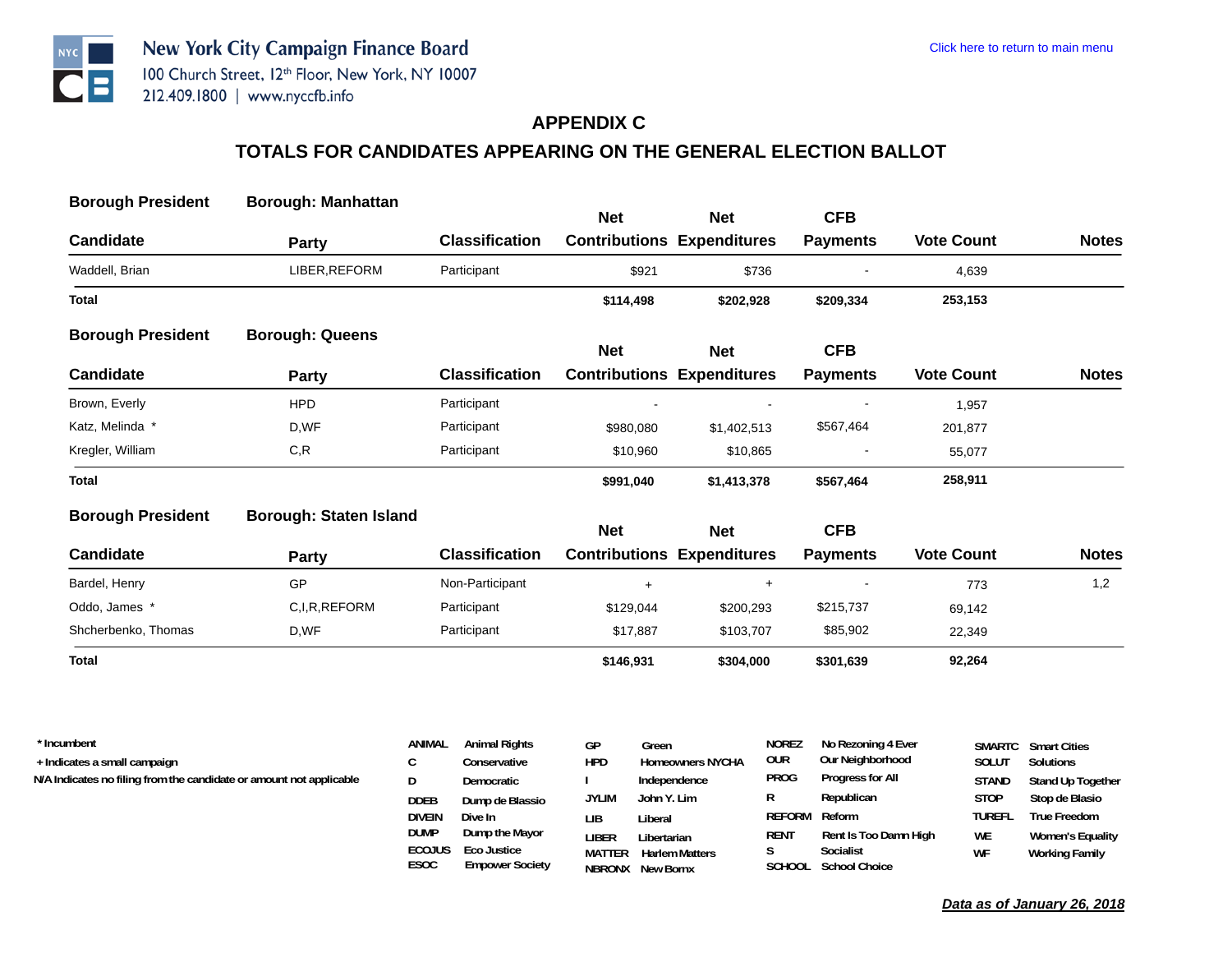## **APPENDIX C**

| <b>Borough President</b>                                            | <b>Borough: Bronx</b> |                                                                |                                                 |                         |                              |                                        |                        |                                                |
|---------------------------------------------------------------------|-----------------------|----------------------------------------------------------------|-------------------------------------------------|-------------------------|------------------------------|----------------------------------------|------------------------|------------------------------------------------|
| <b>Candidate</b>                                                    |                       | <b>Classification</b>                                          | <b>Net</b><br><b>Contributions Expenditures</b> | <b>Net</b>              |                              | <b>CFB</b><br><b>Payments</b>          | <b>Vote Count</b>      | <b>Notes</b>                                   |
|                                                                     | <b>Party</b>          |                                                                |                                                 |                         |                              |                                        |                        |                                                |
| DeMartis, Steven                                                    | R                     | Non-Participant                                                |                                                 | N/A                     |                              |                                        | 8,916                  | $\mathbf{1}$                                   |
| Diaz Jr., Ruben *                                                   | D,WF                  | Participant                                                    | \$1,176,797                                     | \$927,347               |                              | \$406,397                              | 119,609                | 3                                              |
| Price, Camella                                                      | <b>REFORM</b>         | Participant                                                    | \$6,082                                         | \$4,338                 |                              |                                        | 3,456                  | 3                                              |
| Vitiello, Antonio                                                   | С                     | Non-Participant                                                | $+$                                             |                         | $\ddot{}$                    |                                        | 3,483                  | 1,2                                            |
| <b>Total</b>                                                        |                       |                                                                | \$1,182,879                                     | \$931,685               |                              | \$406,397                              | 135,464                |                                                |
| <b>City Council</b>                                                 | District: 01          |                                                                | <b>Net</b>                                      | <b>Net</b>              |                              | <b>CFB</b>                             |                        |                                                |
| <b>Candidate</b>                                                    | <b>Party</b>          | <b>Classification</b>                                          | <b>Contributions Expenditures</b>               |                         |                              | <b>Payments</b>                        | <b>Vote Count</b>      | <b>Notes</b>                                   |
| Chin, Margaret *                                                    | D,WF                  | Participant                                                    | \$173,744                                       | \$373,937               |                              | \$200,200                              | 11,905                 | 3                                              |
| Foldenauer, Aaron                                                   | LIB                   | Participant                                                    | \$42,922                                        | \$130,688               |                              | \$85,308                               | 1,059                  | 3                                              |
| Jung, Bryan                                                         | R                     | Non-Participant                                                | \$100                                           |                         |                              |                                        | 2,111                  |                                                |
| Marte, Christopher                                                  |                       | Participant                                                    | \$131,808                                       | \$320,585               |                              | \$185,708                              | 8,753                  | 3                                              |
| <b>Total</b>                                                        |                       |                                                                | \$348,574                                       | \$825,210               |                              | \$471,216                              | 23,828                 |                                                |
| <b>City Council</b>                                                 | District: 02          |                                                                |                                                 |                         |                              |                                        |                        |                                                |
| <b>Candidate</b>                                                    | Party                 | <b>Classification</b>                                          | <b>Net</b><br><b>Contributions Expenditures</b> | <b>Net</b>              |                              | <b>CFB</b><br><b>Payments</b>          | <b>Vote Count</b>      | <b>Notes</b>                                   |
|                                                                     |                       |                                                                |                                                 |                         |                              |                                        |                        |                                                |
| Cavaco, Manuel                                                      | <b>GP</b>             | Non-Participant                                                |                                                 | N/A                     |                              |                                        | 375                    | $\mathbf{1}$                                   |
| Garrity, Donald                                                     | LIBER                 | Participant                                                    | \$1,560                                         | \$1,560                 |                              |                                        | 434                    | 4                                              |
| * Incumbent<br>+ Indicates a small campaign                         |                       | ANIMAL<br><b>Animal Rights</b><br>$\mathsf{C}$<br>Conservative | GP<br>Green<br><b>HPD</b>                       | <b>Homeowners NYCHA</b> | <b>NOREZ</b><br><b>OUR</b>   | No Rezoning 4 Ever<br>Our Neighborhood | <b>SMARTC</b><br>SOLUT | <b>Smart Cities</b><br><b>Solutions</b>        |
| N/A Indicates no filing from the candidate or amount not applicable |                       | D<br>Democratic                                                |                                                 | Independence            | <b>PROG</b>                  | Progress for All                       | <b>STAND</b>           | Stand Up Together                              |
|                                                                     |                       | <b>DDEB</b><br>Dump de Blassio                                 | <b>JYLIM</b><br>John Y. Lim                     |                         | R                            | Republican                             | <b>STOP</b>            | Stop de Blasio                                 |
|                                                                     |                       | <b>DIVEIN</b><br>Dive In<br><b>DUMP</b><br>Dump the Mayor      | <b>LIB</b><br>Liberal                           |                         | <b>REFORM</b><br><b>RENT</b> | Reform<br>Rent Is Too Damn High        | <b>TUREFL</b><br>WE    | <b>True Freedom</b><br><b>Women's Equality</b> |
|                                                                     |                       | <b>ECOJUS</b><br><b>Eco Justice</b>                            | <b>LIBER</b><br>Libertarian<br>MATTER           | <b>Harlem Matters</b>   | S                            | Socialist                              | WF                     | <b>Working Family</b>                          |
|                                                                     |                       | ESOC<br><b>Empower Society</b>                                 | <b>NBRONX</b> New Bornx                         |                         |                              | SCHOOL School Choice                   |                        |                                                |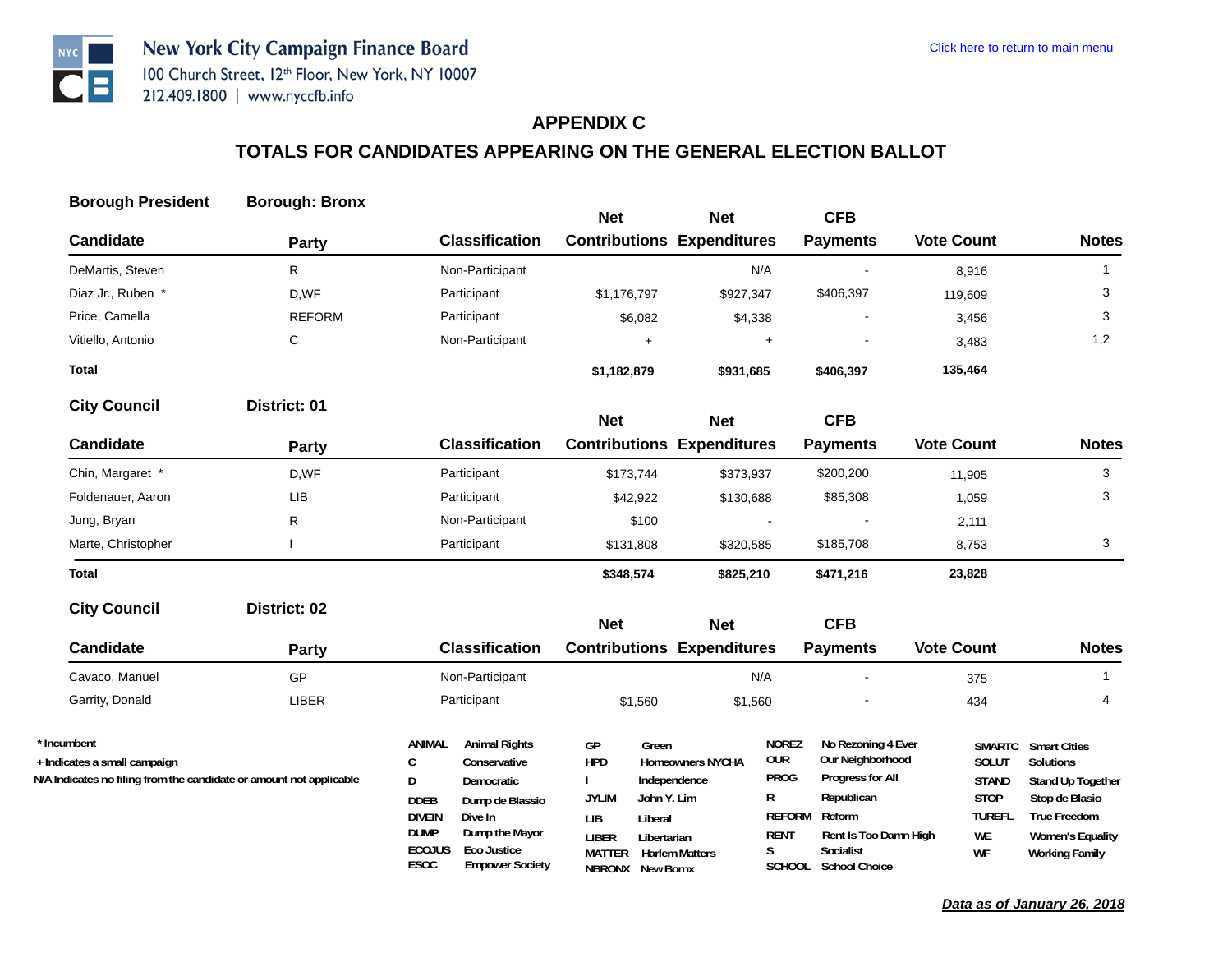## **APPENDIX C**

# **TOTALS FOR CANDIDATES APPEARING ON THE GENERAL ELECTION BALLOT**

| <b>City Council</b>                         | District: 02                                                        |                               |                                      |                  |             |                                   |                            |                                        |                   |                        |                                  |
|---------------------------------------------|---------------------------------------------------------------------|-------------------------------|--------------------------------------|------------------|-------------|-----------------------------------|----------------------------|----------------------------------------|-------------------|------------------------|----------------------------------|
|                                             |                                                                     |                               |                                      | <b>Net</b>       |             | <b>Net</b>                        |                            | <b>CFB</b>                             |                   |                        |                                  |
| <b>Candidate</b>                            | Party                                                               |                               | <b>Classification</b>                |                  |             | <b>Contributions Expenditures</b> |                            | <b>Payments</b>                        | <b>Vote Count</b> |                        | <b>Notes</b>                     |
| McMillan, Jimmy                             | R, RENT                                                             |                               | Participant                          |                  | \$2,855     | \$38,492                          |                            |                                        |                   | 2,837                  | 4                                |
| Rivera, Carlina                             | D,WF                                                                |                               | Participant                          |                  | \$197,887   | \$320,929                         |                            | \$123,017                              |                   | 20,050                 | 3                                |
| Sanchez, Jasmin                             | LIB                                                                 |                               | Participant                          |                  | \$20,418    | \$20,523                          |                            |                                        |                   | 487                    | 3                                |
| <b>Total</b>                                |                                                                     |                               |                                      | \$222,720        |             | \$381,504                         |                            | \$123,017                              |                   | 24,183                 |                                  |
| <b>City Council</b>                         | District: 03                                                        |                               |                                      | <b>Net</b>       |             | <b>Net</b>                        |                            | <b>CFB</b>                             |                   |                        |                                  |
| <b>Candidate</b>                            | <b>Party</b>                                                        |                               | <b>Classification</b>                |                  |             | <b>Contributions Expenditures</b> |                            | <b>Payments</b>                        | <b>Vote Count</b> |                        | <b>Notes</b>                     |
| Halasa, Marni                               | <b>ECOJUS</b>                                                       |                               | Non-Participant                      |                  | \$725       | \$13,564                          |                            |                                        |                   | 1,556                  |                                  |
| Johnson, Corey *                            | D,WF                                                                |                               | Non-Participant                      |                  | \$505,868   | \$415,993                         |                            |                                        |                   | 25,744                 |                                  |
| <b>Total</b>                                |                                                                     |                               |                                      | \$506,593        |             | \$429,557                         |                            |                                        |                   | 27,300                 |                                  |
| <b>City Council</b>                         | District: 04                                                        |                               |                                      |                  |             |                                   |                            |                                        |                   |                        |                                  |
|                                             |                                                                     |                               |                                      | <b>Net</b>       |             | <b>Net</b>                        |                            | <b>CFB</b>                             |                   |                        |                                  |
| <b>Candidate</b>                            | <b>Party</b>                                                        |                               | <b>Classification</b>                |                  |             | <b>Contributions Expenditures</b> |                            | <b>Payments</b>                        | <b>Vote Count</b> |                        | <b>Notes</b>                     |
| Harary, Rebecca                             | R, REFORM, STOP, WE                                                 |                               | Participant                          |                  | \$77,506    | \$174,510                         |                            | \$100,100                              |                   | 8,891                  | 4                                |
| Honig, Rachel                               | <b>LIB</b>                                                          |                               | Participant                          |                  | \$81,302    | \$280,740                         |                            | \$195,878                              |                   | 3,422                  | 3                                |
| Powers, Keith                               | D                                                                   |                               | Participant                          |                  | \$172,903   | \$369,893                         |                            | \$200,200                              |                   | 16,496                 | 3                                |
| <b>Total</b>                                |                                                                     |                               |                                      | \$331,711        |             | \$825,143                         |                            | \$496,178                              |                   | 28,809                 |                                  |
|                                             |                                                                     |                               |                                      |                  |             |                                   |                            |                                        |                   |                        |                                  |
| * Incumbent<br>+ Indicates a small campaign |                                                                     | <b>ANIMAL</b><br>$\mathsf{C}$ | <b>Animal Rights</b><br>Conservative | GP<br><b>HPD</b> | Green       | <b>Homeowners NYCHA</b>           | <b>NOREZ</b><br><b>OUR</b> | No Rezoning 4 Ever<br>Our Neighborhood |                   | <b>SMARTC</b><br>SOLUT | <b>Smart Cities</b><br>Solutions |
|                                             | N/A Indicates no filing from the candidate or amount not applicable | D                             | Democratic                           |                  |             | Independence                      | <b>PROG</b>                | Progress for All                       |                   | <b>STAND</b>           | Stand Up Together                |
|                                             |                                                                     | <b>DDEB</b>                   | Dump de Blassio                      | <b>JYLIM</b>     | John Y. Lim |                                   | R                          | Republican                             |                   | <b>STOP</b>            | Stop de Blasio                   |
|                                             |                                                                     | <b>DIVEIN</b>                 | Dive In                              | LIB              | Liberal     |                                   | <b>REFORM</b>              | Reform                                 |                   | <b>TUREFL</b>          | <b>True Freedom</b>              |
|                                             |                                                                     | <b>DUMP</b>                   | Dump the Mayor                       | <b>LIBER</b>     | Libertarian |                                   | <b>RENT</b>                | Rent Is Too Damn High                  |                   | <b>WE</b>              | <b>Women's Equality</b>          |

**MATTER Harlem Matters NBRONX New Bornx**

**S Socialist SCHOOL School Choice**

**ESOC Empower Society ECOJUS Eco Justice**

**WF Working Family**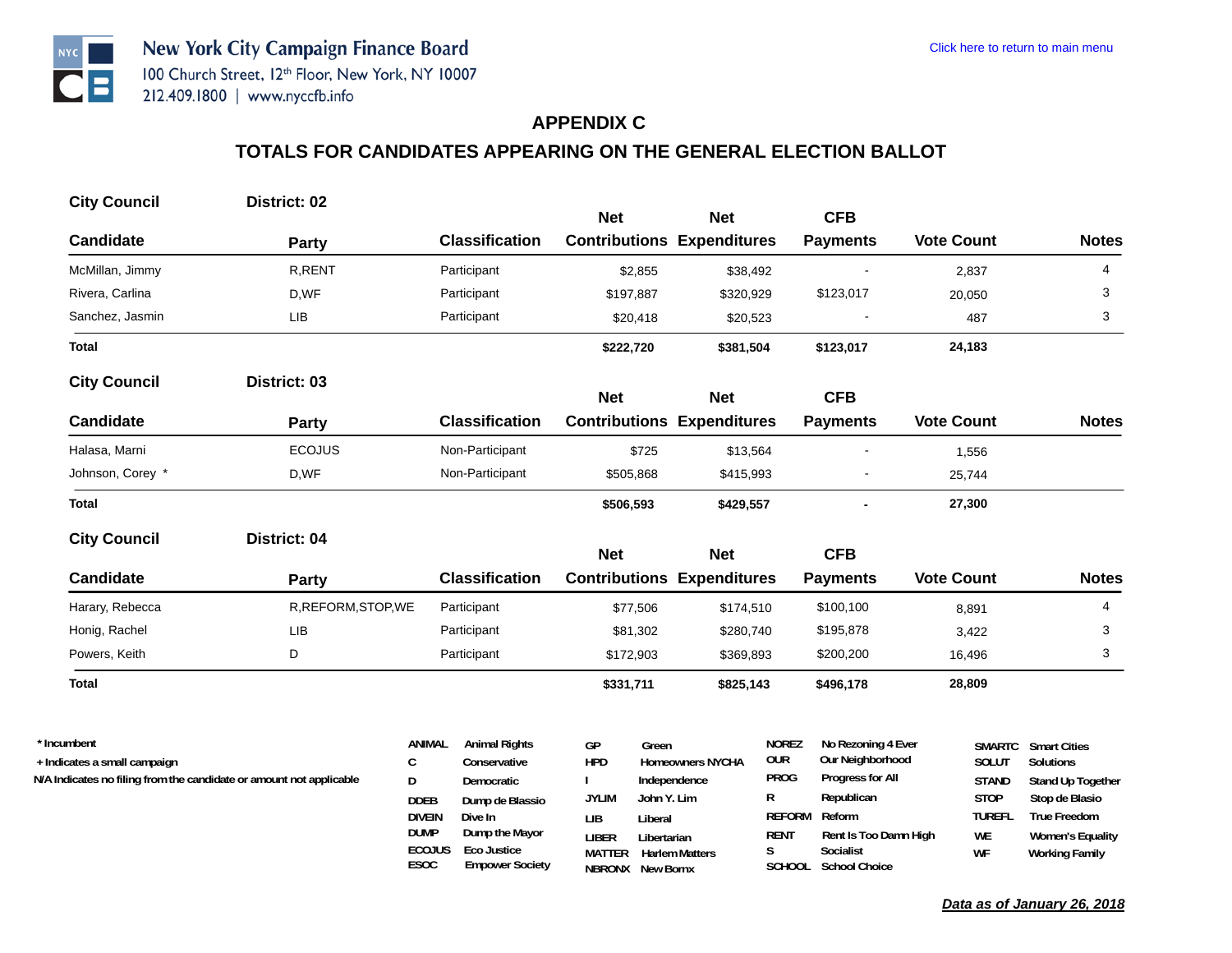### **APPENDIX C**

# **TOTALS FOR CANDIDATES APPEARING ON THE GENERAL ELECTION BALLOT**

| <b>City Council</b>   | District: 05 |                       | <b>Net</b> | <b>Net</b>                        | <b>CFB</b>               |                   |              |
|-----------------------|--------------|-----------------------|------------|-----------------------------------|--------------------------|-------------------|--------------|
|                       |              |                       |            |                                   |                          |                   |              |
| Candidate             | <b>Party</b> | <b>Classification</b> |            | <b>Contributions Expenditures</b> | <b>Payments</b>          | <b>Vote Count</b> | <b>Notes</b> |
| Kallos, Benjamin *    | D,WF         | Participant           | \$202,871  | \$301,589                         | \$125,125                | 23,434            | 3            |
| Spotorno, Frank       | R            | Non-Participant       | \$100      | \$5,566                           |                          | 5,679             |              |
| Total                 |              |                       | \$202,971  | \$307,155                         | \$125,125                | 29,113            |              |
| <b>City Council</b>   | District: 06 |                       |            |                                   |                          |                   |              |
|                       |              |                       | <b>Net</b> | <b>Net</b>                        | <b>CFB</b>               |                   |              |
| <b>Candidate</b>      | <b>Party</b> | <b>Classification</b> |            | <b>Contributions Expenditures</b> | <b>Payments</b>          | <b>Vote Count</b> | <b>Notes</b> |
| Drusin, Hyman         | R            | Non-Participant       | \$985      | \$985                             | $\overline{\phantom{a}}$ | 3,731             |              |
| Raudenbush, William   | <b>STAND</b> | Participant           | \$1,505    | \$762                             |                          | 973               | 4            |
| Rosenthal, Helen *    | D,WF         | Participant           | \$158,140  | \$269,015                         | \$123,874                | 32,289            | 3            |
| Total                 |              |                       | \$160,630  | \$270,762                         | \$123,874                | 36,993            |              |
| <b>City Council</b>   | District: 07 |                       |            |                                   |                          |                   |              |
|                       |              |                       | <b>Net</b> | <b>Net</b>                        | <b>CFB</b>               |                   |              |
| Candidate             | <b>Party</b> | <b>Classification</b> |            | <b>Contributions Expenditures</b> | <b>Payments</b>          | <b>Vote Count</b> | <b>Notes</b> |
| Levine, Mark *        | D,WF         | Non-Participant       | \$456,110  | \$434,932                         | $\blacksquare$           | 22,295            | 3            |
| Troncelliti, Florindo | GP           | Non-Participant       | $\ddot{}$  | $\begin{array}{c} + \end{array}$  | $\blacksquare$           | 1,148             | 1,2          |
| <b>Total</b>          |              |                       | \$456,110  | \$434,932                         | $\blacksquare$           | 23,443            |              |

| * Incumbent                                                         | <b>ANIMAL</b>         | <b>Animal Rights</b> | GP            | Green                   | <b>NOREZ</b>  | No Rezoning 4 Ever    | SMARTC       | <b>Smart Cities</b> |
|---------------------------------------------------------------------|-----------------------|----------------------|---------------|-------------------------|---------------|-----------------------|--------------|---------------------|
| + Indicates a small campaign                                        |                       | Conservative         | hpd           | <b>Homeowners NYCHA</b> | our           | Our Neighborhood      | Solut        | Solutions           |
| N/A Indicates no filing from the candidate or amount not applicable | D                     | Democratic           |               | Independence            | <b>PROG</b>   | Progress for All      | <b>STAND</b> | Stand Up Together   |
|                                                                     | <b>DDEB</b>           | Dump de Blassio      | <b>JYLIM</b>  | John Y. Lim             | R             | Republican            | <b>STOP</b>  | Stop de Blasio      |
|                                                                     | <b>DIVEIN</b>         | Dive In              | LІB           | Liberal                 | REFORM Reform |                       | TUREFL       | True Freedom        |
|                                                                     | <b>DUMP</b>           | Dump the Mayor       | liber         | Libertarian             | RENT          | Rent Is Too Damn High | WE           | Women's Equality    |
|                                                                     | <b>ECOJUS</b><br>---- | Eco Justice          | <b>MATTER</b> | <b>Harlem Matters</b>   |               | Socialist             | WF           | Working Family      |

**NBRONX New Bornx**

**SCHOOL School Choice**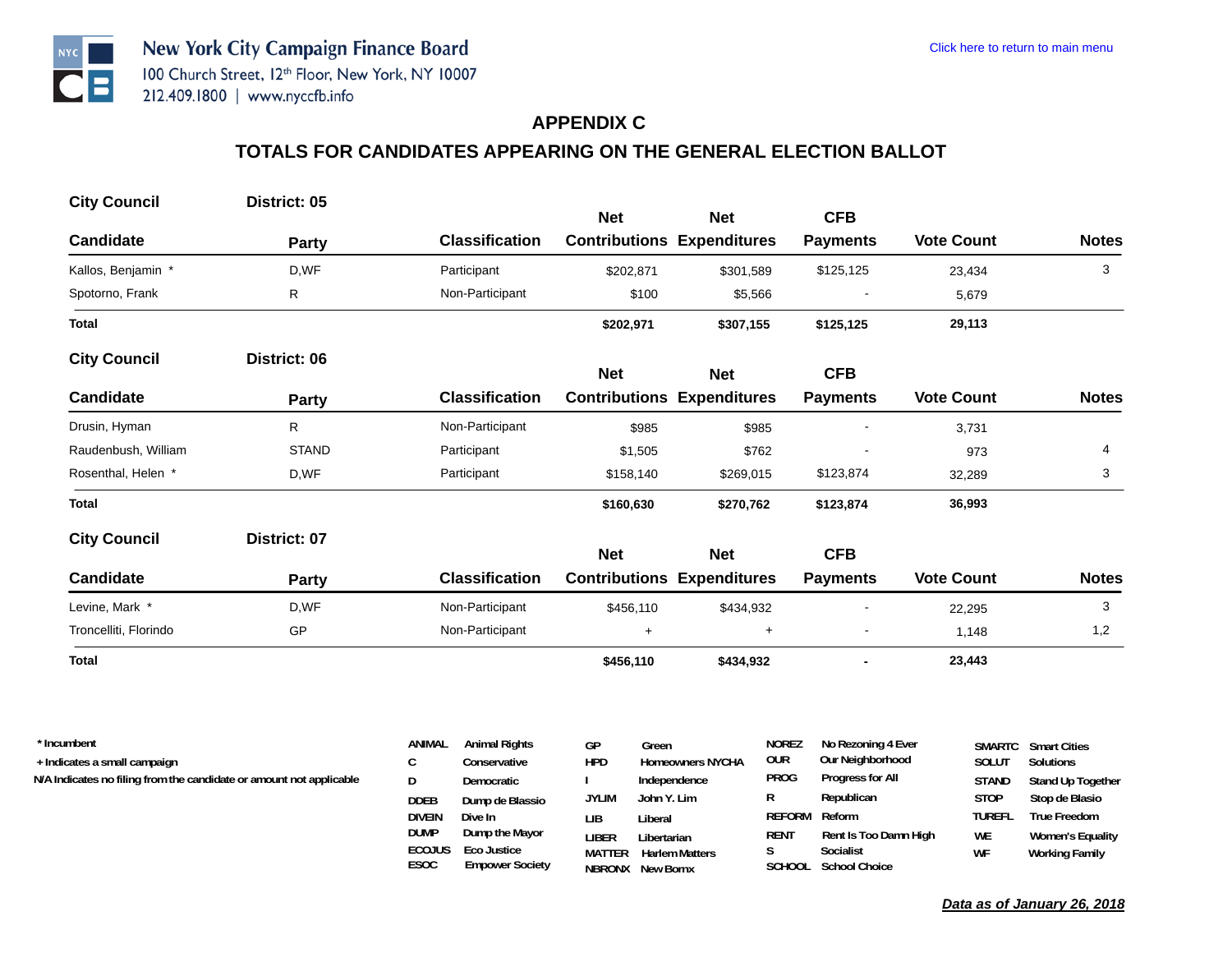# **APPENDIX C**

# **TOTALS FOR CANDIDATES APPEARING ON THE GENERAL ELECTION BALLOT**

| <b>City Council</b>                         | District: 08                                                        |                                                                | <b>Net</b>                        | <b>Net</b>              | <b>CFB</b>                                                           |                        |                                  |
|---------------------------------------------|---------------------------------------------------------------------|----------------------------------------------------------------|-----------------------------------|-------------------------|----------------------------------------------------------------------|------------------------|----------------------------------|
| <b>Candidate</b>                            | <b>Party</b>                                                        | <b>Classification</b>                                          | <b>Contributions Expenditures</b> |                         | <b>Payments</b>                                                      | <b>Vote Count</b>      | <b>Notes</b>                     |
| Ayala, Diana                                | D,WF                                                                | Participant                                                    | \$108,043                         | \$233,157               | \$125,125                                                            | 14,341                 | 3                                |
| Carreras, Daby                              |                                                                     | NOREZ, R, REFORM, STOP Non-Participant                         | \$100                             |                         |                                                                      | 846                    |                                  |
| Ortiz, Linda                                | C                                                                   | Non-Participant                                                |                                   | N/A                     |                                                                      | 531                    | $\mathbf{1}$                     |
| <b>Total</b>                                |                                                                     |                                                                | \$108,143                         | \$233,157               | \$125,125                                                            | 15,718                 |                                  |
| <b>City Council</b>                         | District: 09                                                        |                                                                | <b>Net</b>                        | <b>Net</b>              | <b>CFB</b>                                                           |                        |                                  |
| <b>Candidate</b>                            | Party                                                               | <b>Classification</b>                                          | <b>Contributions Expenditures</b> |                         | <b>Payments</b>                                                      | <b>Vote Count</b>      | <b>Notes</b>                     |
| Gooding, Pierre                             | <b>REFORM</b>                                                       | Participant                                                    | \$16,064                          | \$8,601                 |                                                                      | 481                    | 4                                |
| Gray, Tyson-Lord                            | LIB                                                                 | Participant                                                    | \$28,623                          | \$95,461                | \$65,772                                                             | 3,615                  | 3                                |
| Mack, Dianne                                | <b>MATTER</b>                                                       | Participant                                                    | \$1,058                           | \$1,117                 |                                                                      | 1,230                  | 4                                |
| Perkins, Bill *                             | D,WF                                                                | Participant                                                    | \$45,266                          | \$116,527               | \$61,656                                                             | 21,797                 | 3                                |
| Royster Jr., Jack                           | R                                                                   | Participant                                                    | \$220                             | \$5,230                 |                                                                      | 687                    | 4                                |
| <b>Total</b>                                |                                                                     |                                                                | \$91,231                          | \$226,936               | \$127,428                                                            | 27,810                 |                                  |
| <b>City Council</b>                         | District: 10                                                        |                                                                | <b>Net</b>                        | <b>Net</b>              | <b>CFB</b>                                                           |                        |                                  |
| <b>Candidate</b>                            | Party                                                               | <b>Classification</b>                                          | <b>Contributions Expenditures</b> |                         | <b>Payments</b>                                                      | <b>Vote Count</b>      | <b>Notes</b>                     |
| Goodman, Ronny                              | R                                                                   | Non-Participant                                                | $+$                               |                         | $\begin{array}{c} + \end{array}$                                     | 2,178                  | 1,2                              |
| * Incumbent<br>+ Indicates a small campaign |                                                                     | <b>Animal Rights</b><br>ANIMAL<br>$\mathsf{C}$<br>Conservative | GP<br>Green<br><b>HPD</b>         | <b>Homeowners NYCHA</b> | <b>NOREZ</b><br>No Rezoning 4 Ever<br><b>OUR</b><br>Our Neighborhood | <b>SMARTC</b><br>SOLUT | <b>Smart Cities</b><br>Solutions |
|                                             | N/A Indicates no filing from the candidate or amount not applicable | D<br>Democratic                                                |                                   | Independence            | <b>PROG</b><br>Progress for All                                      | <b>STAND</b>           | Stand Up Together                |
|                                             |                                                                     | <b>DDEB</b><br>Dump de Blassio                                 | John Y. Lim<br><b>JYLIM</b>       |                         | R<br>Republican                                                      | <b>STOP</b>            | Stop de Blasio                   |
|                                             |                                                                     | <b>DIVEIN</b><br>Dive In                                       | <b>LIB</b><br>Liberal             |                         | REFORM Reform                                                        | <b>TUREFL</b>          | <b>True Freedom</b>              |

**LIBER Libertarian MATTER Harlem MattersNBRONX New Bornx**

**S Socialist SCHOOL School Choice**

**RENT Rent Is Too Damn High**

**ESOC Empower Society ECOJUS Eco Justice**

**DUMP Dump the Mayor** 

**WE Women's Equality WF Working Family**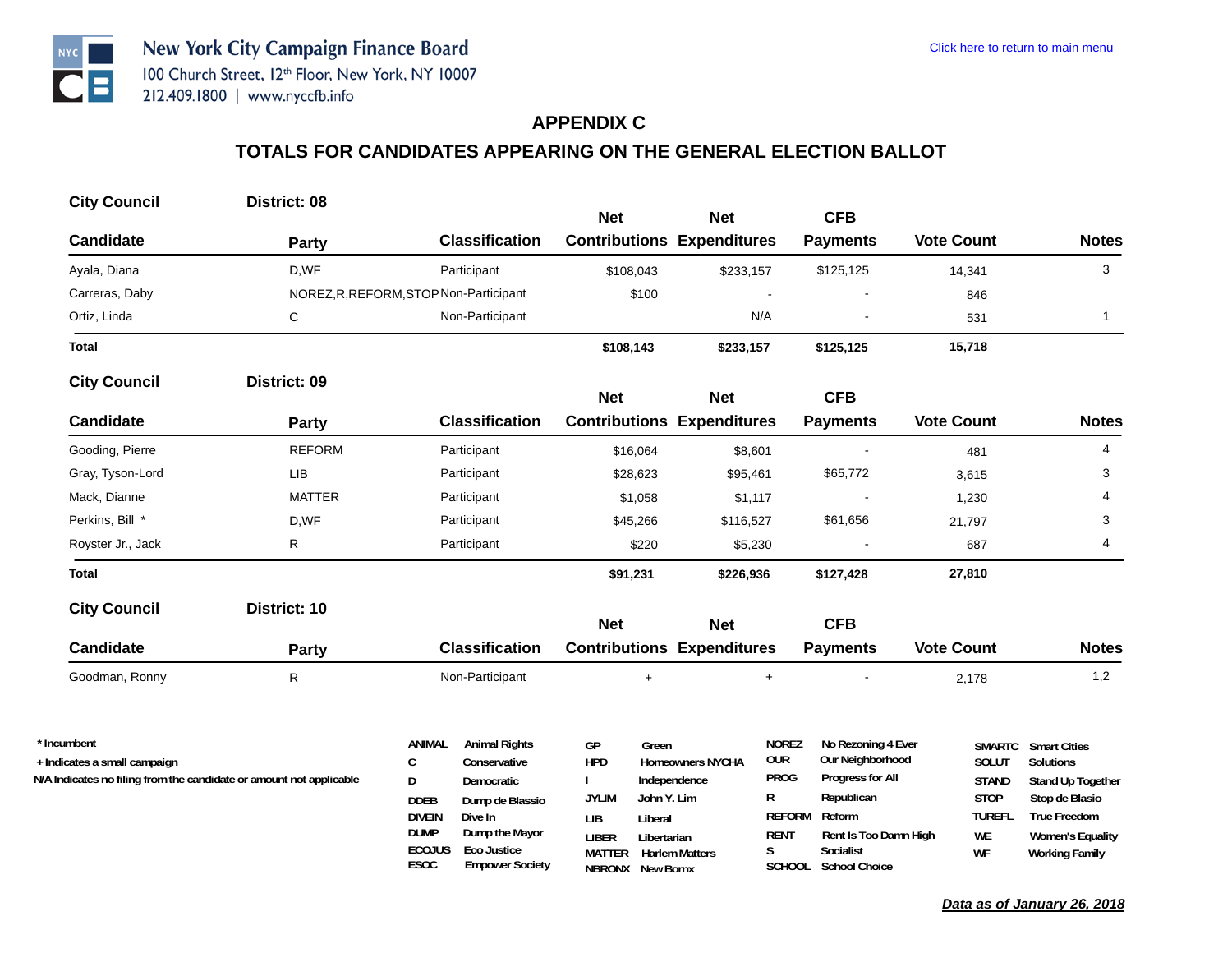#### **APPENDIX C**

# **TOTALS FOR CANDIDATES APPEARING ON THE GENERAL ELECTION BALLOT**

| <b>City Council</b> | District: 10  |                       | <b>Net</b> | <b>Net</b>                        | <b>CFB</b>               |                   |              |
|---------------------|---------------|-----------------------|------------|-----------------------------------|--------------------------|-------------------|--------------|
| <b>Candidate</b>    | Party         | <b>Classification</b> |            | <b>Contributions Expenditures</b> | <b>Payments</b>          | <b>Vote Count</b> | <b>Notes</b> |
| Rodriguez, Ydanis * | D,WF          | Participant           | \$255,540  | \$250,177                         |                          | 18,855            | 3            |
| <b>Total</b>        |               |                       | \$255,540  | \$250,177                         |                          | 21,033            |              |
| <b>City Council</b> | District: 11  |                       | <b>Net</b> | <b>Net</b>                        | <b>CFB</b>               |                   |              |
| <b>Candidate</b>    | <b>Party</b>  | <b>Classification</b> |            | <b>Contributions Expenditures</b> | <b>Payments</b>          | <b>Vote Count</b> | <b>Notes</b> |
| Cohen, Andrew *     | D,WF          | Non-Participant       | \$40,175   | \$35,234                          |                          | 18,260            |              |
| Delgado, Roxanne    | <b>ANIMAL</b> | Non-Participant       | $\ddot{}$  | $\ddot{}$                         |                          | 337               | 1,2          |
| Powers, Judah David | C, R          | Non-Participant       |            | N/A                               | $\overline{\phantom{a}}$ | 2,915             | 1            |
| <b>Total</b>        |               |                       | \$40,175   | \$35,234                          | $\blacksquare$           | 21,512            |              |
| <b>City Council</b> | District: 12  |                       | <b>Net</b> | <b>Net</b>                        | <b>CFB</b>               |                   |              |
| Candidate           | Party         | <b>Classification</b> |            | <b>Contributions Expenditures</b> | <b>Payments</b>          | <b>Vote Count</b> | <b>Notes</b> |
| Erwin, Adrienne     | C             | Non-Participant       | $+$        | $+$                               | $\blacksquare$           | 1,384             | 1,2          |
| King, Andrew *      | D             | Non-Participant       | \$145,186  | \$161,972                         |                          | 22,022            | 3            |
| <b>Total</b>        |               |                       | \$145,186  | \$161,972                         |                          | 23,406            |              |

| * Incumbent                                                         | ANIMAL        | <b>Animal Rights</b>   | GP            | Green                   | <b>NOREZ</b> | No Rezoning 4 Ever    |               | <b>SMARTC</b> Smart Cities |
|---------------------------------------------------------------------|---------------|------------------------|---------------|-------------------------|--------------|-----------------------|---------------|----------------------------|
| + Indicates a small campaign                                        |               | Conservative           | <b>HPD</b>    | <b>Homeowners NYCHA</b> | our          | Our Neighborhood      | <b>SOLUT</b>  | Solutions                  |
| N/A Indicates no filing from the candidate or amount not applicable | D             | Democratic             |               | Independence            | PROG         | Progress for All      | <b>STAND</b>  | Stand Up Together          |
|                                                                     | <b>DDEB</b>   | Dump de Blassio        | <b>JYLIM</b>  | John Y. Lim             | R            | Republican            | <b>STOP</b>   | Stop de Blasio             |
|                                                                     | <b>DIVEIN</b> | Dive In                | LІB           | Liberal                 | REFORM       | Reform                | <b>TUREFL</b> | <b>True Freedom</b>        |
|                                                                     | DUMP          | Dump the Mayor         | liber         | Libertarian             | RENT         | Rent Is Too Damn High | <b>WE</b>     | Women's Equality           |
|                                                                     | <b>ECOJUS</b> | Eco Justice            | <b>MATTER</b> | <b>Harlem Matters</b>   |              | Socialist             | WF            | <b>Working Family</b>      |
|                                                                     | <b>ESOC</b>   | <b>Empower Society</b> |               | <b>NRRONX</b> New Borny |              | SCHOOL School Choice  |               |                            |

**NBRONX New Bornx**

**SCHOOL School Choice**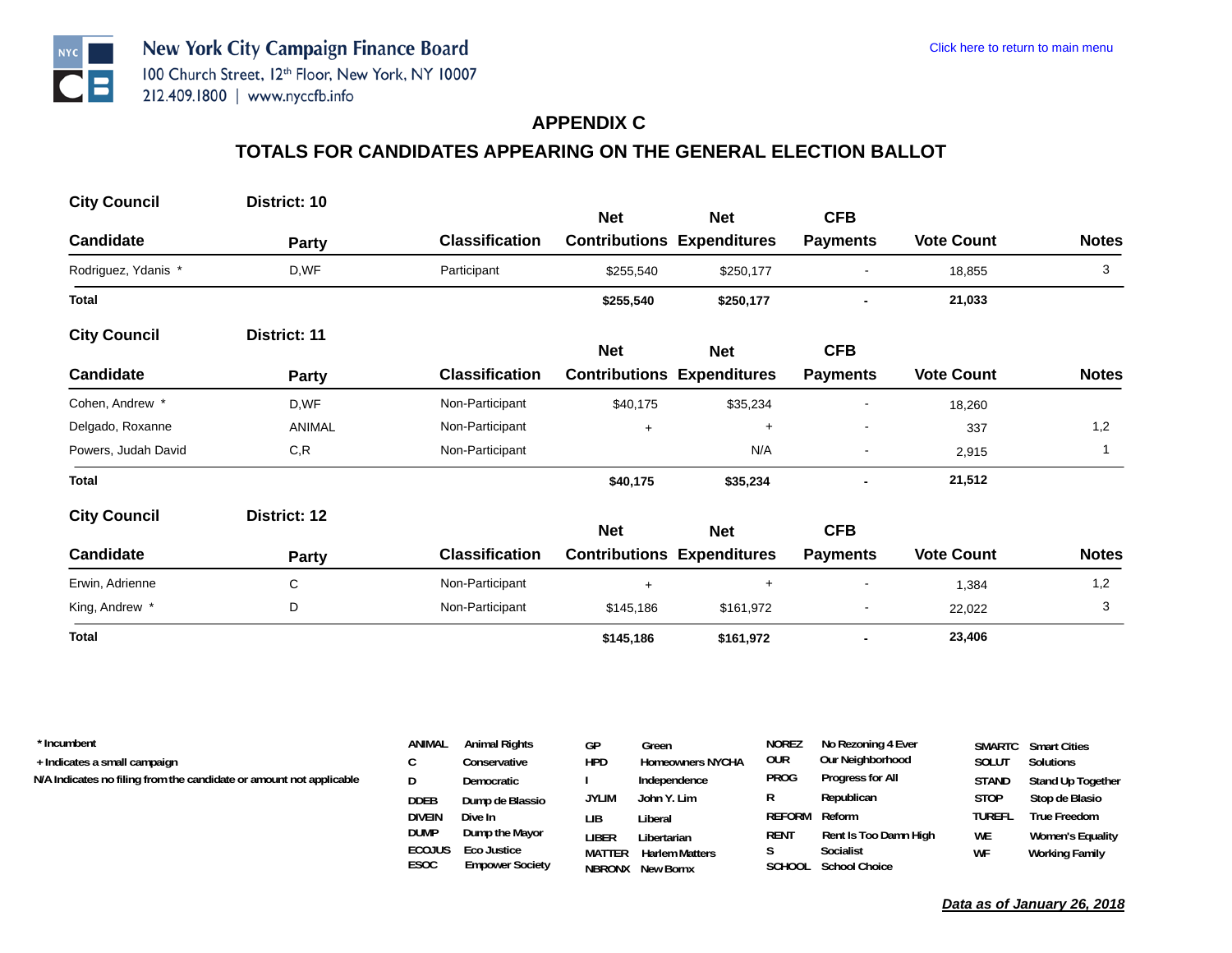## **APPENDIX C**

| District: 13                                                        |                                                                                                                                                                                                                     |                                                         |                                                                   |                                                                                                                                                                                                                                                                            |                                                                                                                          |                                                                                                                                                    |
|---------------------------------------------------------------------|---------------------------------------------------------------------------------------------------------------------------------------------------------------------------------------------------------------------|---------------------------------------------------------|-------------------------------------------------------------------|----------------------------------------------------------------------------------------------------------------------------------------------------------------------------------------------------------------------------------------------------------------------------|--------------------------------------------------------------------------------------------------------------------------|----------------------------------------------------------------------------------------------------------------------------------------------------|
|                                                                     | <b>Classification</b>                                                                                                                                                                                               |                                                         |                                                                   |                                                                                                                                                                                                                                                                            | <b>Vote Count</b>                                                                                                        | <b>Notes</b>                                                                                                                                       |
| C.R.REFORM                                                          | Participant                                                                                                                                                                                                         |                                                         |                                                                   | \$100,100                                                                                                                                                                                                                                                                  |                                                                                                                          | 4                                                                                                                                                  |
| LIB                                                                 | Participant                                                                                                                                                                                                         |                                                         | \$189,715                                                         | \$100,100                                                                                                                                                                                                                                                                  | 442                                                                                                                      | 3                                                                                                                                                  |
| D                                                                   | Non-Participant                                                                                                                                                                                                     | \$921,252                                               | \$1,325,851                                                       |                                                                                                                                                                                                                                                                            | 10,602                                                                                                                   | 3                                                                                                                                                  |
| <b>NBRONX</b>                                                       | Participant                                                                                                                                                                                                         | \$6,840                                                 | \$6,812                                                           |                                                                                                                                                                                                                                                                            | 121                                                                                                                      | 4                                                                                                                                                  |
| <b>WF</b>                                                           | Participant                                                                                                                                                                                                         | \$139,042                                               | \$259,339                                                         | \$171,998                                                                                                                                                                                                                                                                  | 2,829                                                                                                                    | 3                                                                                                                                                  |
|                                                                     |                                                                                                                                                                                                                     | \$1,214,007                                             | \$1,920,704                                                       | \$372,198                                                                                                                                                                                                                                                                  | 21,785                                                                                                                   |                                                                                                                                                    |
| District: 14                                                        |                                                                                                                                                                                                                     |                                                         |                                                                   |                                                                                                                                                                                                                                                                            |                                                                                                                          |                                                                                                                                                    |
| Party                                                               | <b>Classification</b>                                                                                                                                                                                               |                                                         |                                                                   | <b>Payments</b>                                                                                                                                                                                                                                                            | <b>Vote Count</b>                                                                                                        | <b>Notes</b>                                                                                                                                       |
| <b>WF</b>                                                           | Participant                                                                                                                                                                                                         | \$69,228                                                | \$167,948                                                         | \$112,490                                                                                                                                                                                                                                                                  | 1,222                                                                                                                    | 3                                                                                                                                                  |
| D                                                                   | Participant                                                                                                                                                                                                         | \$117,826                                               | \$141,665                                                         | \$34,820                                                                                                                                                                                                                                                                   | 9,826                                                                                                                    | 3                                                                                                                                                  |
| C, R                                                                | Non-Participant                                                                                                                                                                                                     | $+$                                                     | $\ddot{}$                                                         |                                                                                                                                                                                                                                                                            | 512                                                                                                                      | 1,2                                                                                                                                                |
| LIB                                                                 | Participant                                                                                                                                                                                                         | \$35,432                                                | \$105,783                                                         | \$73,914                                                                                                                                                                                                                                                                   | 177                                                                                                                      | 4                                                                                                                                                  |
|                                                                     |                                                                                                                                                                                                                     | \$222,486                                               | \$415,396                                                         | \$221,224                                                                                                                                                                                                                                                                  | 11,737                                                                                                                   |                                                                                                                                                    |
| District: 15                                                        |                                                                                                                                                                                                                     | <b>Net</b>                                              | <b>Net</b>                                                        | <b>CFB</b>                                                                                                                                                                                                                                                                 |                                                                                                                          |                                                                                                                                                    |
| <b>Party</b>                                                        | <b>Classification</b>                                                                                                                                                                                               |                                                         |                                                                   | <b>Payments</b>                                                                                                                                                                                                                                                            | <b>Vote Count</b>                                                                                                        | <b>Notes</b>                                                                                                                                       |
| C, R                                                                | Participant                                                                                                                                                                                                         | \$200                                                   |                                                                   |                                                                                                                                                                                                                                                                            | 659                                                                                                                      |                                                                                                                                                    |
| N/A Indicates no filing from the candidate or amount not applicable | <b>ANIMAL</b><br><b>Animal Rights</b><br>C<br>Conservative<br>D<br>Democratic<br><b>DDEB</b><br>Dump de Blassio<br><b>DIVEIN</b><br>Dive In<br><b>DUMP</b><br>Dump the Mayor<br><b>ECOJUS</b><br><b>Eco Justice</b> | GP<br><b>HPD</b><br><b>JYLIM</b><br>LIB<br><b>LIBER</b> | R<br>S                                                            | Republican<br>Reform<br>Socialist                                                                                                                                                                                                                                          | SOLUT<br><b>STAND</b><br><b>STOP</b><br><b>TUREFL</b><br>WE                                                              | <b>Smart Cities</b><br>Solutions<br>Stand Up Together<br>Stop de Blasio<br><b>True Freedom</b><br><b>Women's Equality</b><br><b>Working Family</b> |
|                                                                     | Party                                                                                                                                                                                                               | <b>ESOC</b><br><b>Empower Society</b>                   | <b>Net</b><br>\$56,240<br>\$90,633<br><b>Net</b><br><b>MATTER</b> | <b>Net</b><br><b>Contributions Expenditures</b><br>\$138,987<br><b>Net</b><br><b>Contributions Expenditures</b><br><b>Contributions Expenditures</b><br>Green<br><b>Homeowners NYCHA</b><br>Independence<br>John Y. Lim<br>Liberal<br>Libertarian<br><b>Harlem Matters</b> | <b>CFB</b><br><b>Payments</b><br><b>CFB</b><br><b>NOREZ</b><br><b>OUR</b><br><b>PROG</b><br><b>REFORM</b><br><b>RENT</b> | 7,791<br>No Rezoning 4 Ever<br><b>SMARTC</b><br>Our Neighborhood<br>Progress for All<br>Rent Is Too Damn High<br>WF<br>SCHOOL School Choice        |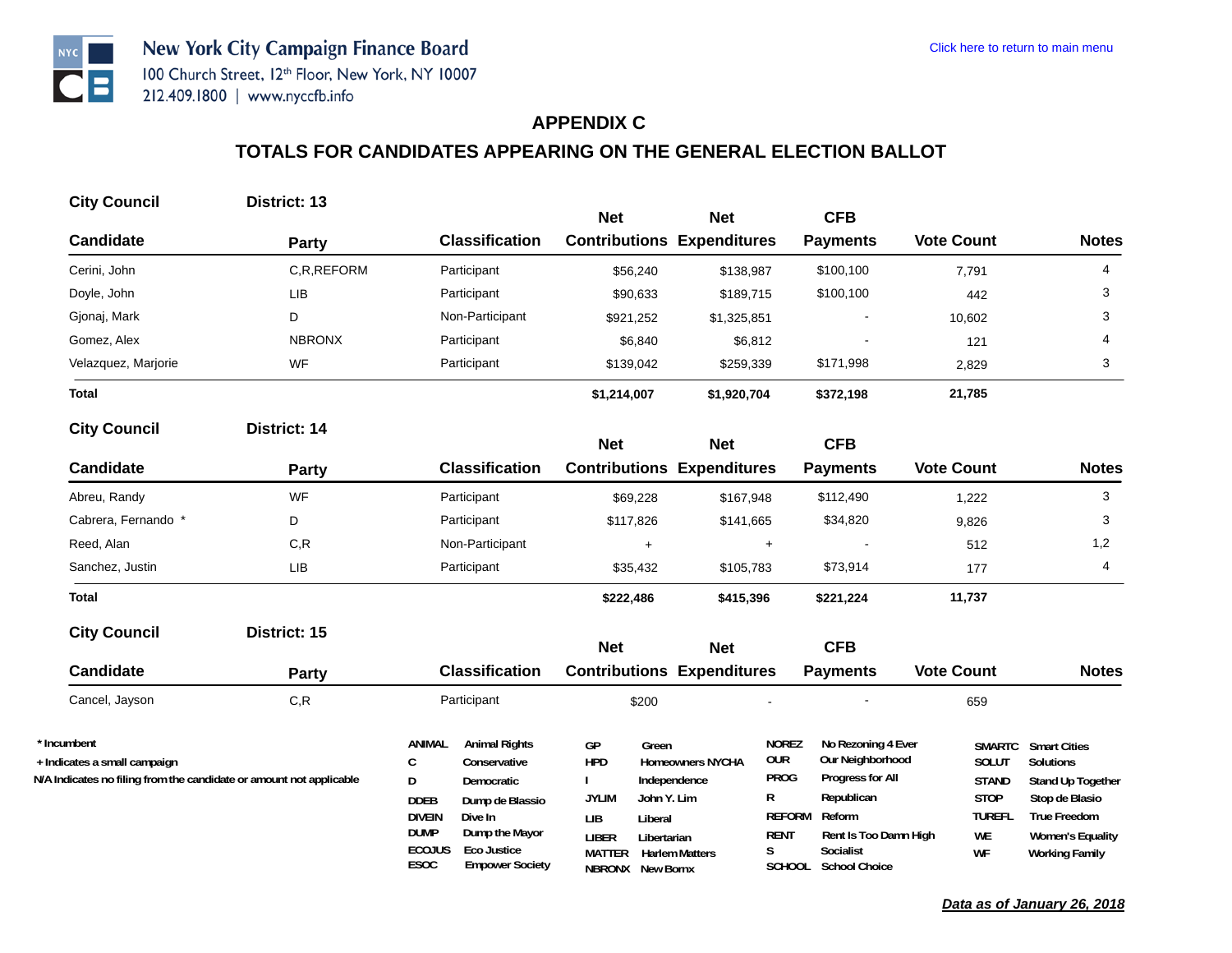## **APPENDIX C**

# **TOTALS FOR CANDIDATES APPEARING ON THE GENERAL ELECTION BALLOT**

| <b>City Council</b>      | District: 15 |                       |            |                                                 |                               |                   |              |
|--------------------------|--------------|-----------------------|------------|-------------------------------------------------|-------------------------------|-------------------|--------------|
| <b>Candidate</b>         | <b>Party</b> | <b>Classification</b> | <b>Net</b> | <b>Net</b><br><b>Contributions Expenditures</b> | <b>CFB</b><br><b>Payments</b> | <b>Vote Count</b> | <b>Notes</b> |
| Torres, Ritchie *        | D,WF         | Participant           |            |                                                 |                               |                   |              |
|                          |              |                       | \$265,869  | \$107,543                                       |                               | 9,832             |              |
| <b>Total</b>             |              |                       | \$266,069  | \$107,543                                       |                               | 10,491            |              |
| <b>City Council</b>      | District: 16 |                       | <b>Net</b> | <b>Net</b>                                      | <b>CFB</b>                    |                   |              |
| <b>Candidate</b>         | <b>Party</b> | <b>Classification</b> |            | <b>Contributions Expenditures</b>               | <b>Payments</b>               | <b>Vote Count</b> | <b>Notes</b> |
| Eggleston, Benjamin      | C, R         | Non-Participant       | $\ddot{}$  | $\ddot{}$                                       | $\overline{\phantom{a}}$      | 504               | 1,2          |
| Gibson, Vanessa *        | D,WF         | Participant           | \$70,336   | \$64,208                                        | $\overline{\phantom{a}}$      | 13,392            |              |
| <b>Total</b>             |              |                       | \$70,336   | \$64,208                                        |                               | 13,896            |              |
| <b>City Council</b>      | District: 17 |                       | <b>Net</b> | <b>Net</b>                                      | <b>CFB</b>                    |                   |              |
| <b>Candidate</b>         | Party        | <b>Classification</b> |            | <b>Contributions Expenditures</b>               | <b>Payments</b>               | <b>Vote Count</b> | <b>Notes</b> |
| Delices, Patrick         | R            | Participant           | \$5,906    | \$5,973                                         | $\overline{a}$                | 433               | 4            |
| Denis, Oswald            | C            | Non-Participant       | $\ddot{}$  | $\ddot{}$                                       | $\overline{a}$                | 282               | 1,2          |
| Salamanca, Jr., Rafael * | D,WF         | Non-Participant       | \$231,655  | \$148,497                                       | $\overline{\phantom{a}}$      | 11,491            | 3            |
| Santana, Elvis           | <b>ESOC</b>  | Participant           | \$5,761    | \$5,628                                         | $\overline{a}$                | 226               | 4            |
| <b>Total</b>             |              |                       | \$243,322  | \$160,098                                       |                               | 12,432            |              |

| * Incumbent                                                         | ANIMAL        | <b>Animal Rights</b> | GP            | Green                   | <b>NOREZ</b>  | No Rezoning 4 Ever    |              | <b>SMARTC</b> Smart Cities |
|---------------------------------------------------------------------|---------------|----------------------|---------------|-------------------------|---------------|-----------------------|--------------|----------------------------|
| + Indicates a small campaign                                        |               | Conservative         | <b>HPD</b>    | <b>Homeowners NYCHA</b> | our           | Our Neighborhood      | SOLUT        | Solutions                  |
| N/A Indicates no filing from the candidate or amount not applicable | D             | Democratic           |               | Independence            | <b>PROG</b>   | Progress for All      | <b>STAND</b> | Stand Up Together          |
|                                                                     | <b>DDEB</b>   | Dump de Blassio      | <b>JYLIM</b>  | John Y. Lim             | R             | Republican            | <b>STOP</b>  | Stop de Blasio             |
|                                                                     | <b>DIVEIN</b> | Dive In              | LIB.          | Liberal                 | REFORM Reform |                       | TUREFL       | <b>True Freedom</b>        |
|                                                                     | <b>DUMP</b>   | Dump the Mayor       | LIBER         | Libertarian             | RENT          | Rent Is Too Damn High | <b>WE</b>    | <b>Women's Equality</b>    |
|                                                                     | <b>ECOJUS</b> | Eco Justice          | <b>MATTER</b> | <b>Harlem Matters</b>   |               | Socialist             | WF           | Working Family             |

**NBRONX New Bornx**

**SCHOOL School Choice**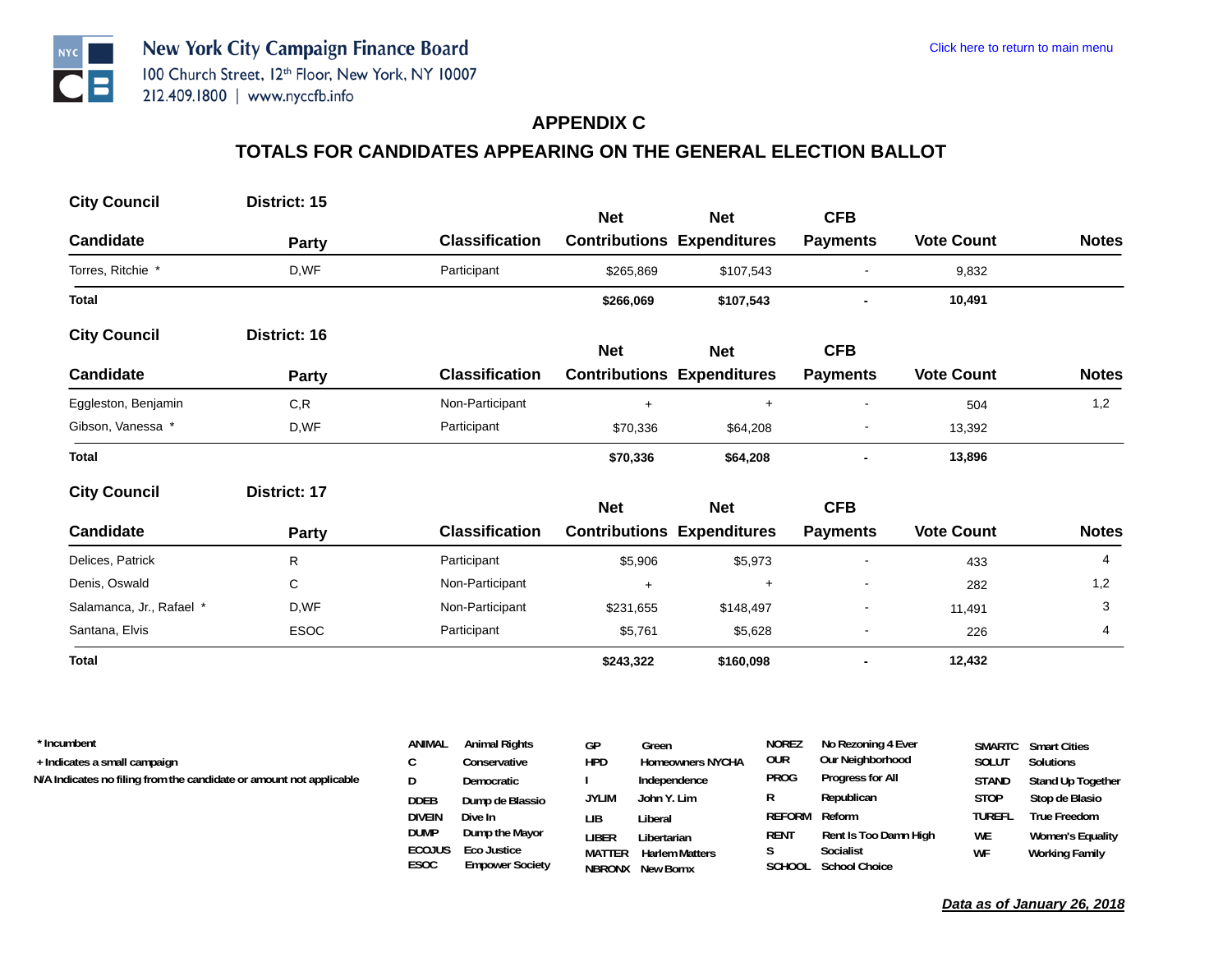## **APPENDIX C**

| <b>City Council</b>                                                                                                | District: 18  |                                                                                                                                                                                                                                                           | <b>Net</b>                                                                                                                                            | <b>Net</b>                                                       |                                                                                                             | <b>CFB</b>                                                                                                               |                                                                                    |                                                                                                                                                           |
|--------------------------------------------------------------------------------------------------------------------|---------------|-----------------------------------------------------------------------------------------------------------------------------------------------------------------------------------------------------------------------------------------------------------|-------------------------------------------------------------------------------------------------------------------------------------------------------|------------------------------------------------------------------|-------------------------------------------------------------------------------------------------------------|--------------------------------------------------------------------------------------------------------------------------|------------------------------------------------------------------------------------|-----------------------------------------------------------------------------------------------------------------------------------------------------------|
| <b>Candidate</b>                                                                                                   | Party         | <b>Classification</b>                                                                                                                                                                                                                                     | <b>Contributions Expenditures</b>                                                                                                                     |                                                                  |                                                                                                             | <b>Payments</b>                                                                                                          | <b>Vote Count</b>                                                                  | <b>Notes</b>                                                                                                                                              |
| Beltzer, Michael                                                                                                   | <b>LIB</b>    | Participant                                                                                                                                                                                                                                               | \$22,779                                                                                                                                              | \$109,615                                                        |                                                                                                             | \$85,642                                                                                                                 | 1,292                                                                              | 3                                                                                                                                                         |
| Diaz, Sr., Ruben                                                                                                   | D             | Non-Participant                                                                                                                                                                                                                                           | \$151,892                                                                                                                                             | \$123,401                                                        |                                                                                                             |                                                                                                                          | 12,473                                                                             | 3                                                                                                                                                         |
| Lundgren, Carl                                                                                                     | GP            | Non-Participant                                                                                                                                                                                                                                           | $+$                                                                                                                                                   |                                                                  | $\ddot{\phantom{1}}$                                                                                        |                                                                                                                          | 466                                                                                | 1,2                                                                                                                                                       |
| Moore, William                                                                                                     | <b>REFORM</b> | Participant                                                                                                                                                                                                                                               | \$120                                                                                                                                                 | \$267                                                            |                                                                                                             |                                                                                                                          | 685                                                                                | 3                                                                                                                                                         |
| Ramirez, Eduardo                                                                                                   | $\mathsf C$   | Non-Participant                                                                                                                                                                                                                                           | $+$                                                                                                                                                   |                                                                  | $+$                                                                                                         |                                                                                                                          | 843                                                                                | 1,2                                                                                                                                                       |
| <b>Total</b>                                                                                                       |               |                                                                                                                                                                                                                                                           | \$174,791                                                                                                                                             | \$233,283                                                        |                                                                                                             | \$85,642                                                                                                                 | 15,759                                                                             |                                                                                                                                                           |
| <b>City Council</b>                                                                                                | District: 19  |                                                                                                                                                                                                                                                           | <b>Net</b>                                                                                                                                            | <b>Net</b>                                                       |                                                                                                             | <b>CFB</b>                                                                                                               |                                                                                    |                                                                                                                                                           |
| <b>Candidate</b>                                                                                                   | Party         | <b>Classification</b>                                                                                                                                                                                                                                     | <b>Contributions Expenditures</b>                                                                                                                     |                                                                  |                                                                                                             | <b>Payments</b>                                                                                                          | <b>Vote Count</b>                                                                  | <b>Notes</b>                                                                                                                                              |
| Graziano, Paul                                                                                                     | <b>REFORM</b> | Participant                                                                                                                                                                                                                                               | \$35,619                                                                                                                                              | \$192,033                                                        |                                                                                                             | \$156,764                                                                                                                | 4,555                                                                              | 3                                                                                                                                                         |
| Poulidis, Konstantinos                                                                                             | R             | Non-Participant                                                                                                                                                                                                                                           | $+$                                                                                                                                                   |                                                                  | $\ddot{}$                                                                                                   |                                                                                                                          | 6,347                                                                              | 1,2                                                                                                                                                       |
| Vallone, Paul *                                                                                                    | D,WF          | Participant                                                                                                                                                                                                                                               | \$171,930                                                                                                                                             | \$351,476                                                        |                                                                                                             | \$197,132                                                                                                                | 14,989                                                                             | 3                                                                                                                                                         |
| <b>Total</b>                                                                                                       |               |                                                                                                                                                                                                                                                           | \$207,549                                                                                                                                             | \$543,509                                                        |                                                                                                             | \$353,896                                                                                                                | 25,891                                                                             |                                                                                                                                                           |
| <b>City Council</b>                                                                                                | District: 20  |                                                                                                                                                                                                                                                           | <b>Net</b>                                                                                                                                            | <b>Net</b>                                                       |                                                                                                             | <b>CFB</b>                                                                                                               |                                                                                    |                                                                                                                                                           |
| <b>Candidate</b>                                                                                                   | <b>Party</b>  | <b>Classification</b>                                                                                                                                                                                                                                     | <b>Contributions Expenditures</b>                                                                                                                     |                                                                  |                                                                                                             | <b>Payments</b>                                                                                                          | <b>Vote Count</b>                                                                  | <b>Notes</b>                                                                                                                                              |
| Koo, Peter *                                                                                                       | D             | Non-Participant                                                                                                                                                                                                                                           | \$337,302                                                                                                                                             | \$438,887                                                        |                                                                                                             |                                                                                                                          | 9,065                                                                              | 3                                                                                                                                                         |
| <b>Total</b>                                                                                                       |               |                                                                                                                                                                                                                                                           | \$337,302                                                                                                                                             | \$438,887                                                        |                                                                                                             |                                                                                                                          | 9,065                                                                              |                                                                                                                                                           |
| * Incumbent<br>+ Indicates a small campaign<br>N/A Indicates no filing from the candidate or amount not applicable |               | ANIMAL<br><b>Animal Rights</b><br>$\mathsf{C}$<br>Conservative<br>D<br>Democratic<br><b>DDEB</b><br>Dump de Blassio<br><b>DIVEIN</b><br>Dive In<br><b>DUMP</b><br>Dump the Mayor<br><b>ECOJUS</b><br><b>Eco Justice</b><br>ESOC<br><b>Empower Society</b> | GP<br>Green<br><b>HPD</b><br><b>JYLIM</b><br>John Y. Lim<br><b>LIB</b><br>Liberal<br><b>LIBER</b><br>Libertarian<br><b>MATTER</b><br>NBRONX New Bornx | <b>Homeowners NYCHA</b><br>Independence<br><b>Harlem Matters</b> | <b>NOREZ</b><br><b>OUR</b><br><b>PROG</b><br>R<br><b>REFORM</b><br><b>RENT</b><br>S<br>SCHOOL School Choice | No Rezoning 4 Ever<br>Our Neighborhood<br>Progress for All<br>Republican<br>Reform<br>Rent Is Too Damn High<br>Socialist | <b>SMARTC</b><br>SOLUT<br><b>STAND</b><br><b>STOP</b><br><b>TUREFL</b><br>WE<br>WF | <b>Smart Cities</b><br><b>Solutions</b><br>Stand Up Together<br>Stop de Blasio<br><b>True Freedom</b><br><b>Women's Equality</b><br><b>Working Family</b> |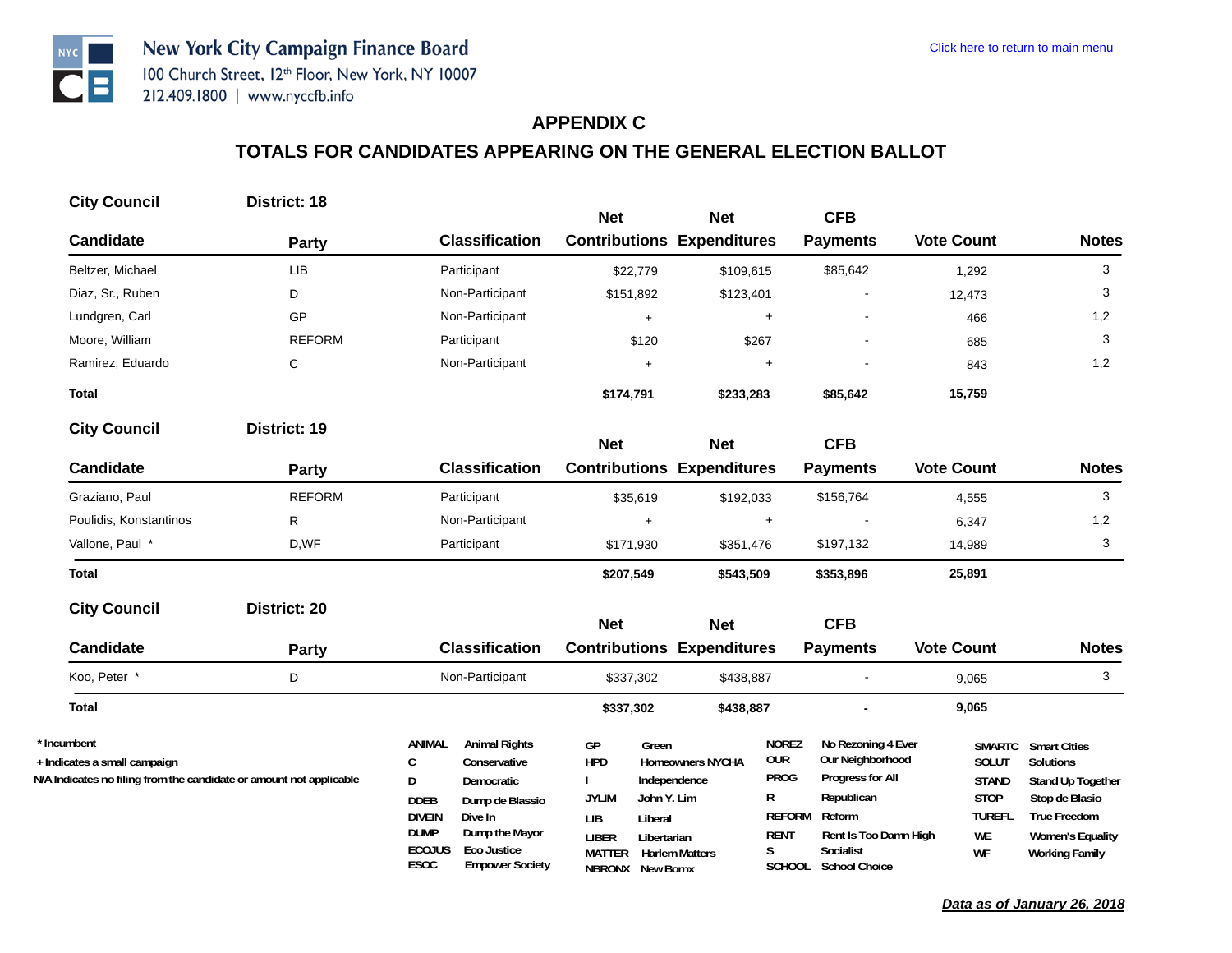#### **APPENDIX C**

# **TOTALS FOR CANDIDATES APPEARING ON THE GENERAL ELECTION BALLOT**

| <b>City Council</b>     | District: 21  |                       | <b>Net</b> | <b>Net</b>                        | <b>CFB</b>               |                   |              |
|-------------------------|---------------|-----------------------|------------|-----------------------------------|--------------------------|-------------------|--------------|
| <b>Candidate</b>        | <b>Party</b>  | <b>Classification</b> |            | <b>Contributions Expenditures</b> | <b>Payments</b>          | <b>Vote Count</b> | <b>Notes</b> |
| Moya, Francisco         | D,WF          | Participant           | \$142,859  | \$234,446                         | \$100,100                | 8,296             | 3            |
| <b>Total</b>            |               |                       | \$142,859  | \$234,446                         | \$100,100                | 8,296             |              |
| <b>City Council</b>     | District: 22  |                       | <b>Net</b> | <b>Net</b>                        | <b>CFB</b>               |                   |              |
| <b>Candidate</b>        | <b>Party</b>  | <b>Classification</b> |            | <b>Contributions Expenditures</b> | <b>Payments</b>          | <b>Vote Count</b> | <b>Notes</b> |
| Constantinides, Costa * | D,WF          | Participant           | \$217,277  | \$232,284                         | \$19,332                 | 17,415            |              |
| Springer, Kathleen      | <b>DIVEIN</b> | Non-Participant       | \$3,089    | \$3,099                           |                          | 1,223             |              |
| <b>Total</b>            |               |                       | \$220,366  | \$235,383                         | \$19,332                 | 18,638            |              |
| <b>City Council</b>     | District: 23  |                       | <b>Net</b> | <b>Net</b>                        | <b>CFB</b>               |                   |              |
| <b>Candidate</b>        | Party         | <b>Classification</b> |            | <b>Contributions Expenditures</b> | <b>Payments</b>          | <b>Vote Count</b> | <b>Notes</b> |
| Concannon, Joseph       | C,R,STOP      | Participant           | \$38,107   | \$136,378                         | \$100,100                | 8,051             | 4            |
| Grodenchik, Barry *     | D,WF          | Non-Participant       | \$125,450  | \$121,510                         | $\overline{\phantom{a}}$ | 15,683            | 3            |
| Lim, John               | <b>JYLIM</b>  | Non-Participant       | $\ddot{}$  | $\ddot{}$                         |                          | 462               | 1,2          |
| <b>Total</b>            |               |                       | \$163,557  | \$257,888                         | \$100,100                | 24,196            |              |

| * Incumbent                                                         | ANIMAL        | <b>Animal Rights</b>   | GР           | Green                   | <b>NOREZ</b>  | No Rezoning 4 Ever    |              | <b>SMARTC</b> Smart Cities |
|---------------------------------------------------------------------|---------------|------------------------|--------------|-------------------------|---------------|-----------------------|--------------|----------------------------|
| + Indicates a small campaign                                        |               | Conservative           | <b>HPD</b>   | <b>Homeowners NYCHA</b> | our           | Our Neighborhood      | SOLUT        | Solutions                  |
| N/A Indicates no filing from the candidate or amount not applicable | D             | Democratic             |              | Independence            | <b>PROG</b>   | Progress for All      | <b>STAND</b> | Stand Up Together          |
|                                                                     | DDEB          | Dump de Blassio        | <b>JYLIM</b> | John Y. Lim             | R             | Republican            | <b>STOP</b>  | Stop de Blasio             |
|                                                                     | <b>DIVEIN</b> | Dive In                | LIB.         | Liberal                 | REFORM Reform |                       | TUREFL       | <b>True Freedom</b>        |
|                                                                     | <b>DUMP</b>   | Dump the Mayor         | liber        | Libertarian             | RENT          | Rent Is Too Damn High | <b>WE</b>    | <b>Women's Equality</b>    |
|                                                                     | <b>ECOJUS</b> | Eco Justice            | MATTER       | <b>Harlem Matters</b>   |               | Socialist             | WF           | <b>Working Family</b>      |
|                                                                     | <b>ESOC</b>   | <b>Empower Society</b> |              | <b>NRRONX</b> New Rorny |               | SCHOOL School Choice  |              |                            |

**NBRONX New Bornx**

**SCHOOL School Choice**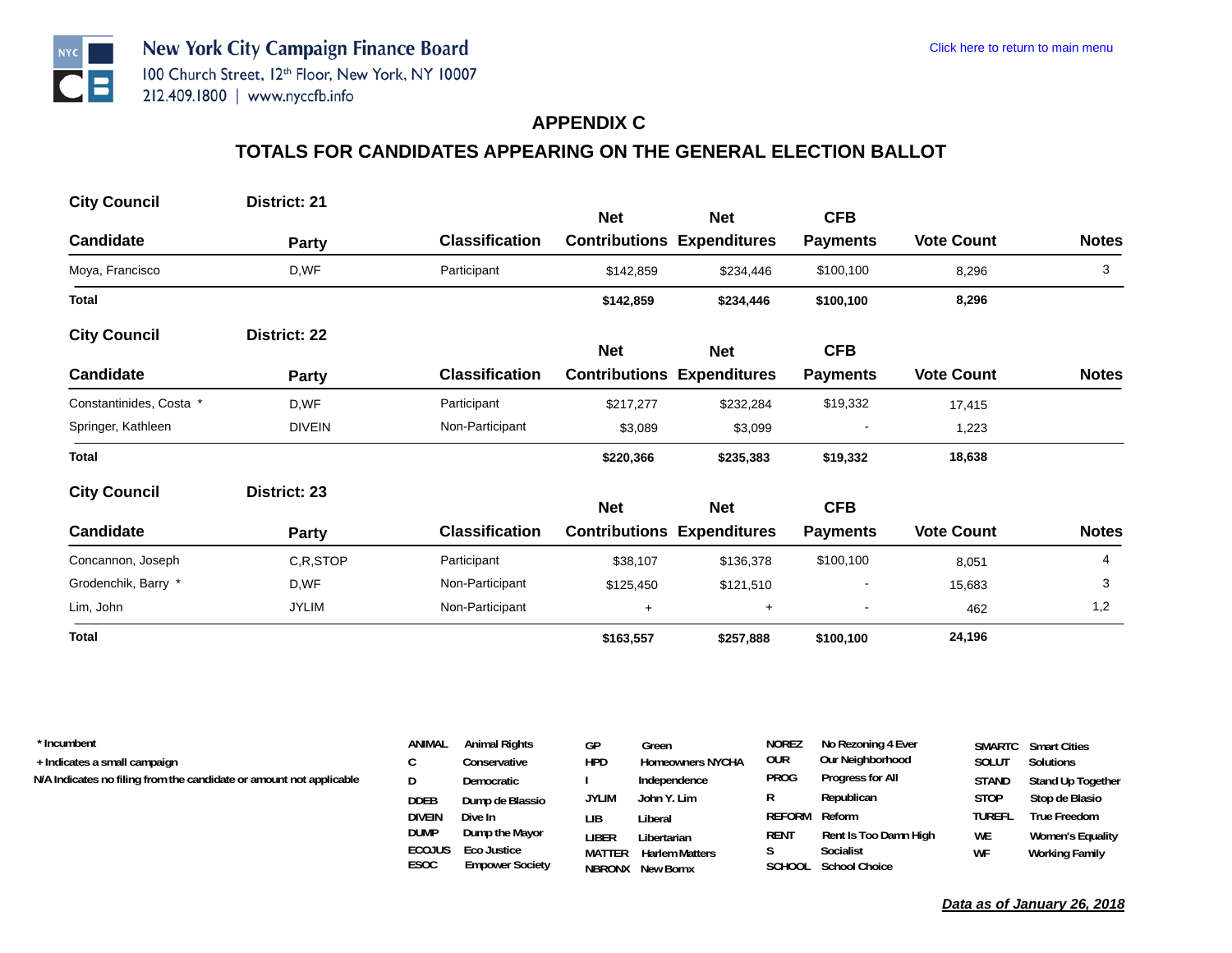## **APPENDIX C**

| <b>City Council</b>                                                 | District: 24  |                                                                      |                                                 |                         |                            |                                        |                        |                                         |
|---------------------------------------------------------------------|---------------|----------------------------------------------------------------------|-------------------------------------------------|-------------------------|----------------------------|----------------------------------------|------------------------|-----------------------------------------|
| <b>Candidate</b>                                                    |               | <b>Classification</b>                                                | <b>Net</b><br><b>Contributions Expenditures</b> | <b>Net</b>              |                            | <b>CFB</b>                             | <b>Vote Count</b>      | <b>Notes</b>                            |
|                                                                     | <b>Party</b>  |                                                                      |                                                 |                         |                            | <b>Payments</b>                        |                        |                                         |
| Lancman, Rory *                                                     | D,WF          | Non-Participant                                                      | \$433,183                                       | \$79,128                |                            |                                        | 13,620                 | 3                                       |
| Rahman, Mohammad                                                    | <b>REFORM</b> | Participant                                                          | \$22,342                                        | \$129,124               |                            | \$101,106                              | 1,701                  | 3                                       |
| <b>Total</b>                                                        |               |                                                                      | \$455,525                                       | \$208,252               |                            | \$101,106                              | 15,321                 |                                         |
| <b>City Council</b>                                                 | District: 25  |                                                                      |                                                 |                         |                            |                                        |                        |                                         |
|                                                                     |               |                                                                      | <b>Net</b>                                      | <b>Net</b>              |                            | <b>CFB</b>                             |                        |                                         |
| <b>Candidate</b>                                                    | Party         | <b>Classification</b>                                                | <b>Contributions Expenditures</b>               |                         |                            | <b>Payments</b>                        | <b>Vote Count</b>      | <b>Notes</b>                            |
| Dromm, Daniel *                                                     | D,WF          | Non-Participant                                                      | \$92,919                                        | \$80,908                |                            |                                        | 12,196                 |                                         |
| <b>Total</b>                                                        |               |                                                                      | \$92,919                                        | \$80,908                |                            |                                        | 12,196                 |                                         |
| <b>City Council</b>                                                 | District: 26  |                                                                      | <b>Net</b>                                      | <b>Net</b>              |                            | <b>CFB</b>                             |                        |                                         |
| <b>Candidate</b>                                                    | <b>Party</b>  | <b>Classification</b>                                                | <b>Contributions Expenditures</b>               |                         |                            | <b>Payments</b>                        | <b>Vote Count</b>      | <b>Notes</b>                            |
| Jeffcoat, Marvin                                                    | C, R          | Participant                                                          | \$9,950                                         | \$50,860                |                            | \$39,210                               | 2,938                  |                                         |
| Van Bramer, James *                                                 | D,WF          | Non-Participant                                                      | \$523,173                                       | \$306,394               |                            |                                        | 17,101                 |                                         |
| <b>Total</b>                                                        |               |                                                                      | \$533,123                                       | \$357,254               |                            | \$39,210                               | 20,039                 |                                         |
| <b>City Council</b>                                                 | District: 27  |                                                                      |                                                 |                         |                            |                                        |                        |                                         |
|                                                                     |               |                                                                      | <b>Net</b>                                      | <b>Net</b>              |                            | <b>CFB</b>                             |                        |                                         |
| <b>Candidate</b>                                                    | <b>Party</b>  | <b>Classification</b>                                                | <b>Contributions Expenditures</b>               |                         |                            | <b>Payments</b>                        | <b>Vote Count</b>      | <b>Notes</b>                            |
| Francois, Frank                                                     | GP            | Participant                                                          |                                                 |                         |                            |                                        | 446                    | $\overline{4}$                          |
| * Incumbent<br>+ Indicates a small campaign                         |               | <b>Animal Rights</b><br>ANIMAL<br>C<br>Conservative                  | GP<br>Green<br><b>HPD</b>                       | <b>Homeowners NYCHA</b> | <b>NOREZ</b><br><b>OUR</b> | No Rezoning 4 Ever<br>Our Neighborhood | <b>SMARTC</b><br>SOLUT | <b>Smart Cities</b><br><b>Solutions</b> |
| N/A Indicates no filing from the candidate or amount not applicable |               | D<br><b>Democratic</b>                                               |                                                 | Independence            | <b>PROG</b>                | Progress for All                       | <b>STAND</b>           | <b>Stand Up Together</b>                |
|                                                                     |               | <b>DDEB</b><br>Dump de Blassio                                       | <b>JYLIM</b><br>John Y. Lim                     |                         | R                          | Republican                             | <b>STOP</b>            | Stop de Blasio                          |
|                                                                     |               | <b>DIVEIN</b><br>Dive In                                             | LIB<br>Liberal                                  |                         | <b>REFORM</b>              | Reform                                 | <b>TUREFL</b>          | <b>True Freedom</b>                     |
|                                                                     |               | <b>DUMP</b><br>Dump the Mayor<br><b>ECOJUS</b><br><b>Eco Justice</b> | <b>LIBER</b><br>Libertarian<br><b>MATTER</b>    | <b>Harlem Matters</b>   | <b>RENT</b><br>S           | Rent Is Too Damn High<br>Socialist     | WE<br>WF               | <b>Women's Equality</b>                 |
|                                                                     |               | ESOC<br><b>Empower Society</b>                                       | NBRONX New Bornx                                |                         |                            | SCHOOL School Choice                   |                        | <b>Working Family</b>                   |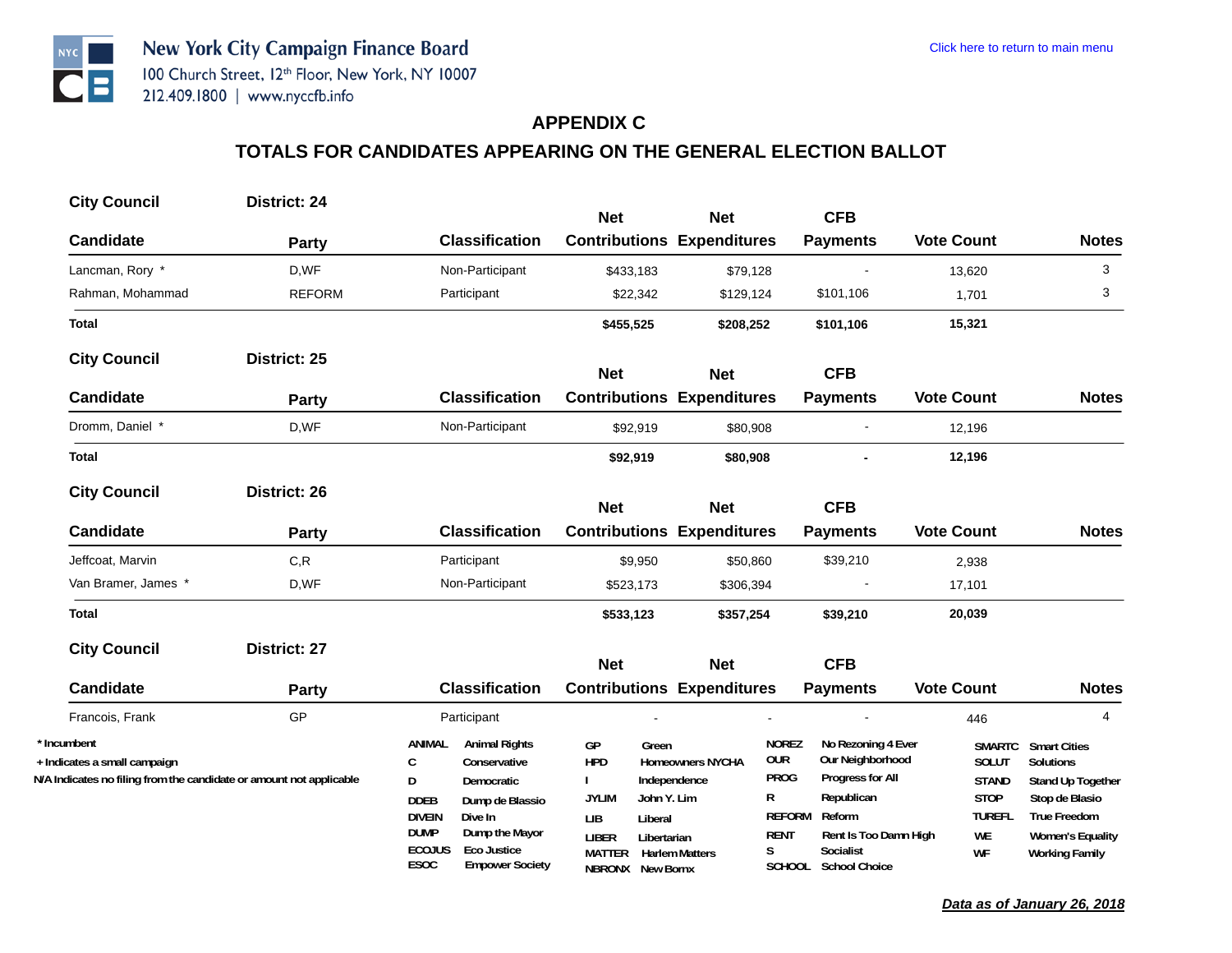## **APPENDIX C**

# **TOTALS FOR CANDIDATES APPEARING ON THE GENERAL ELECTION BALLOT**

| <b>City Council</b> | District: 27 |                       |            |                                   |                 |                   |              |
|---------------------|--------------|-----------------------|------------|-----------------------------------|-----------------|-------------------|--------------|
|                     |              |                       | <b>Net</b> | <b>Net</b>                        | <b>CFB</b>      |                   |              |
| <b>Candidate</b>    | <b>Party</b> | <b>Classification</b> |            | <b>Contributions Expenditures</b> | <b>Payments</b> | <b>Vote Count</b> | <b>Notes</b> |
| Green, Rupert       | R.           | Participant           | \$10,860   | \$52,221                          | \$35,430        | 799               | 4            |
| Miller, I. Daneek * | D            | Participant           | \$109,478  | \$233,950                         | \$116,408       | 23,488            | 3            |
| <b>Total</b>        |              |                       | \$120,338  | \$286,171                         | \$151,838       | 24,733            |              |
| <b>City Council</b> | District: 28 |                       |            |                                   |                 |                   |              |
|                     |              |                       | <b>Net</b> | <b>Net</b>                        | <b>CFB</b>      |                   |              |
| <b>Candidate</b>    | Party        | <b>Classification</b> |            | <b>Contributions Expenditures</b> | <b>Payments</b> | <b>Vote Count</b> | <b>Notes</b> |
| Adams, Adrienne     | D            | Participant           | \$138,993  | \$227,317                         | \$135,492       | 14,767            | 3            |
| Mossop, Ivan        | R            | Participant           | \$709      | \$800                             |                 | 919               | 4            |
| Powell, Hettie      | WF           | Participant           | \$58,012   | \$162,319                         | \$100,100       | 1,434             | 3            |
| <b>Total</b>        |              |                       | \$197,714  | \$390,436                         | \$235,592       | 17,120            |              |
| <b>City Council</b> | District: 29 |                       |            |                                   |                 |                   |              |
|                     |              |                       | <b>Net</b> | <b>Net</b>                        | <b>CFB</b>      |                   |              |
| <b>Candidate</b>    | Party        | <b>Classification</b> |            | <b>Contributions Expenditures</b> | <b>Payments</b> | <b>Vote Count</b> | <b>Notes</b> |
| Koslowitz, Karen *  | D            | Participant           | \$116,025  | \$74,855                          |                 | 15,863            |              |
| <b>Total</b>        |              |                       | \$116,025  | \$74,855                          |                 | 15,863            |              |

| * Incumbent                                                         | ANIMAL        | <b>Animal Rights</b>   | GP            | Green                   | <b>NOREZ</b>  | No Rezoning 4 Ever    |               | <b>SMARTC</b> Smart Cities |
|---------------------------------------------------------------------|---------------|------------------------|---------------|-------------------------|---------------|-----------------------|---------------|----------------------------|
| + Indicates a small campaign                                        |               | Conservative           | <b>HPD</b>    | <b>Homeowners NYCHA</b> | our           | Our Neighborhood      | Solut         | <b>Solutions</b>           |
| N/A Indicates no filing from the candidate or amount not applicable | D             | Democratic             |               | Independence            | <b>PROG</b>   | Progress for All      | STAND         | Stand Up Together          |
|                                                                     | DDEB          | Dump de Blassio        | <b>JYLIM</b>  | John Y. Lim             | R             | Republican            | <b>STOP</b>   | Stop de Blasio             |
|                                                                     | <b>DIVEIN</b> | Dive In                | LІB           | Liberal                 | REFORM Reform |                       | <b>TUREFL</b> | True Freedom               |
|                                                                     | <b>DUMP</b>   | Dump the Mayor         | LIBER         | Libertarian             | RENT          | Rent Is Too Damn High | <b>WE</b>     | <b>Women's Equality</b>    |
|                                                                     | <b>ECOJUS</b> | Eco Justice            | <b>MATTER</b> | <b>Harlem Matters</b>   |               | Socialist             | WF            | <b>Working Family</b>      |
|                                                                     | <b>ESOC</b>   | <b>Empower Society</b> |               | <b>NRRONX</b> New Borny |               | SCHOOL School Choice  |               |                            |

**NBRONX New Bornx**

**SCHOOL School Choice**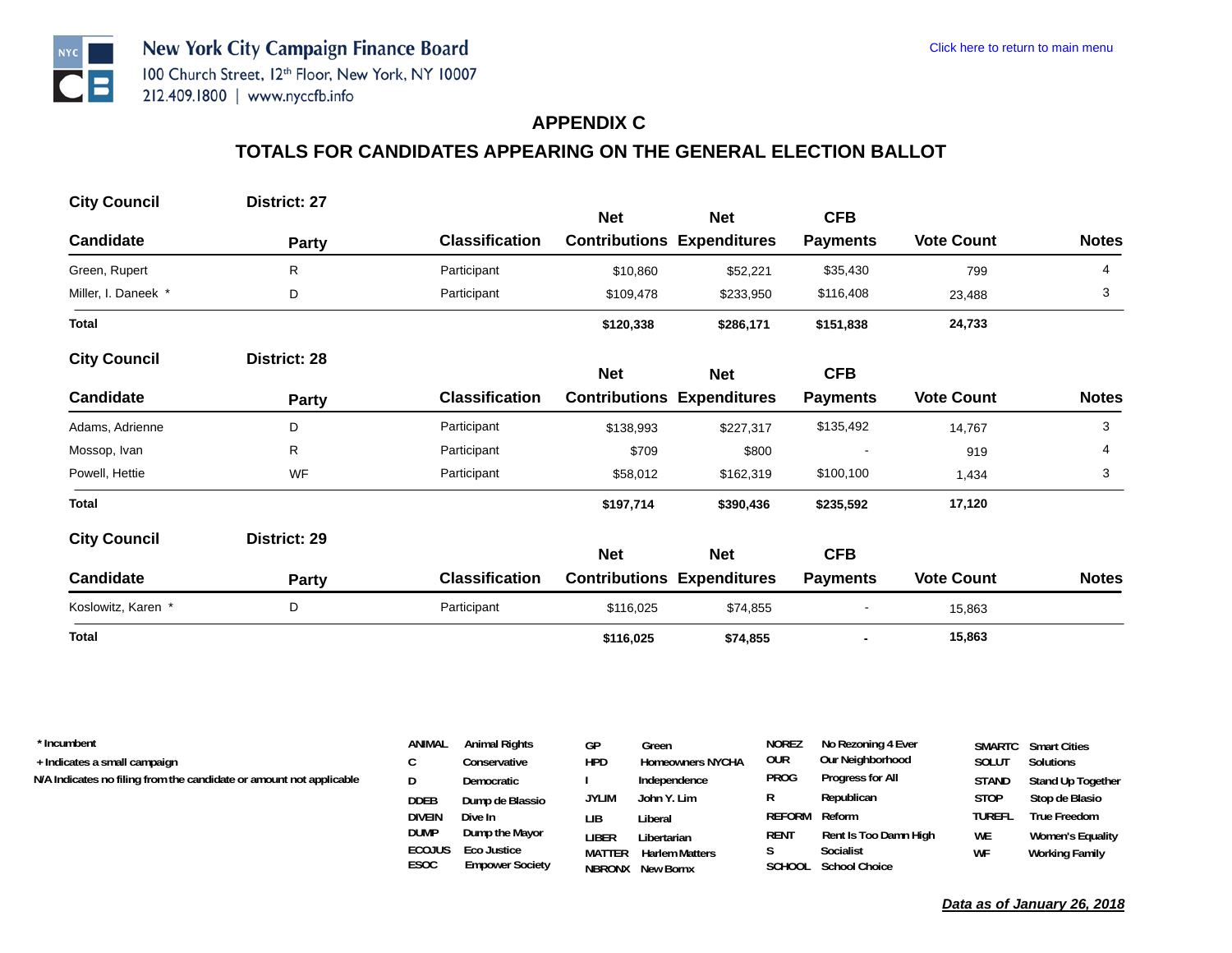## **APPENDIX C**

| <b>City Council</b>                                                 | District: 30    |                                                                      |                                   |                         |                            |                                        |                        |                                         |
|---------------------------------------------------------------------|-----------------|----------------------------------------------------------------------|-----------------------------------|-------------------------|----------------------------|----------------------------------------|------------------------|-----------------------------------------|
|                                                                     |                 |                                                                      | <b>Net</b>                        | <b>Net</b>              |                            | <b>CFB</b>                             |                        |                                         |
| <b>Candidate</b>                                                    | <b>Party</b>    | <b>Classification</b>                                                | <b>Contributions Expenditures</b> |                         |                            | <b>Payments</b>                        | <b>Vote Count</b>      | <b>Notes</b>                            |
| Crowley, Elizabeth *                                                | D, WE, WF       | Non-Participant                                                      | \$523,242                         | \$521,348               |                            |                                        | 10,426                 | 3                                       |
| Holden, Robert                                                      | C,DDEB,R,REFORM | Participant                                                          | \$59,877                          | \$259,895               |                            | \$200,200                              | 10,563                 | 3                                       |
| <b>Total</b>                                                        |                 |                                                                      | \$583,119                         | \$781,243               |                            | \$200,200                              | 20,989                 |                                         |
| <b>City Council</b>                                                 | District: 31    |                                                                      |                                   |                         |                            |                                        |                        |                                         |
|                                                                     |                 |                                                                      | <b>Net</b>                        | <b>Net</b>              |                            | <b>CFB</b>                             |                        |                                         |
| <b>Candidate</b>                                                    | Party           | <b>Classification</b>                                                | <b>Contributions Expenditures</b> |                         |                            | <b>Payments</b>                        | <b>Vote Count</b>      | <b>Notes</b>                            |
| Richards, Donovan *                                                 | D,WF            | Participant                                                          | \$171,598                         | \$160,120               |                            |                                        | 20,203                 |                                         |
| <b>Total</b>                                                        |                 |                                                                      | \$171,598                         | \$160,120               |                            |                                        | 20,203                 |                                         |
| <b>City Council</b>                                                 | District: 32    |                                                                      |                                   |                         |                            |                                        |                        |                                         |
|                                                                     |                 |                                                                      | <b>Net</b>                        | <b>Net</b>              |                            | <b>CFB</b>                             |                        |                                         |
| <b>Candidate</b>                                                    | Party           | <b>Classification</b>                                                | <b>Contributions Expenditures</b> |                         |                            | <b>Payments</b>                        | <b>Vote Count</b>      | <b>Notes</b>                            |
| Scala, Michael                                                      | D               | Participant                                                          | \$32,728                          | \$130,158               |                            | \$89,154                               | 8,037                  | 3                                       |
| Ulrich, Eric *                                                      | C,I,R,REFORM    | Participant                                                          | \$128,631                         | \$178,453               |                            | \$98,500                               | 15,430                 | 4                                       |
| <b>Total</b>                                                        |                 |                                                                      | \$161,359                         | \$308,611               |                            | \$187,654                              | 23,467                 |                                         |
| <b>City Council</b>                                                 | District: 33    |                                                                      |                                   |                         |                            | <b>CFB</b>                             |                        |                                         |
|                                                                     |                 |                                                                      | <b>Net</b>                        | <b>Net</b>              |                            |                                        |                        |                                         |
| <b>Candidate</b>                                                    | <b>Party</b>    | <b>Classification</b>                                                | <b>Contributions Expenditures</b> |                         |                            | <b>Payments</b>                        | <b>Vote Count</b>      | <b>Notes</b>                            |
| Cambranes, Victoria                                                 | <b>PROG</b>     | Non-Participant                                                      | \$8,833                           | \$8,538                 |                            |                                        | 2,451                  |                                         |
| * Incumbent<br>+ Indicates a small campaign                         |                 | <b>Animal Rights</b><br>ANIMAL<br>C<br>Conservative                  | GP<br>Green<br><b>HPD</b>         | <b>Homeowners NYCHA</b> | <b>NOREZ</b><br><b>OUR</b> | No Rezoning 4 Ever<br>Our Neighborhood | <b>SMARTC</b><br>SOLUT | <b>Smart Cities</b><br><b>Solutions</b> |
| N/A Indicates no filing from the candidate or amount not applicable |                 | D<br><b>Democratic</b>                                               |                                   | Independence            | <b>PROG</b>                | Progress for All                       | <b>STAND</b>           | Stand Up Together                       |
|                                                                     |                 | <b>DDEB</b><br>Dump de Blassio                                       | <b>JYLIM</b><br>John Y. Lim       |                         | R                          | Republican                             | <b>STOP</b>            | Stop de Blasio                          |
|                                                                     |                 | <b>DIVEIN</b><br>Dive In                                             | LIB<br>Liberal                    |                         | <b>REFORM</b>              | Reform                                 | <b>TUREFL</b>          | <b>True Freedom</b>                     |
|                                                                     |                 | <b>DUMP</b><br>Dump the Mayor<br><b>ECOJUS</b><br><b>Eco Justice</b> | <b>LIBER</b><br>Libertarian       |                         | <b>RENT</b><br>S           | Rent Is Too Damn High<br>Socialist     | WE                     | <b>Women's Equality</b>                 |
|                                                                     |                 | ESOC<br><b>Empower Society</b>                                       | MATTER<br>NBRONX New Bornx        | <b>Harlem Matters</b>   |                            | SCHOOL School Choice                   | WF                     | <b>Working Family</b>                   |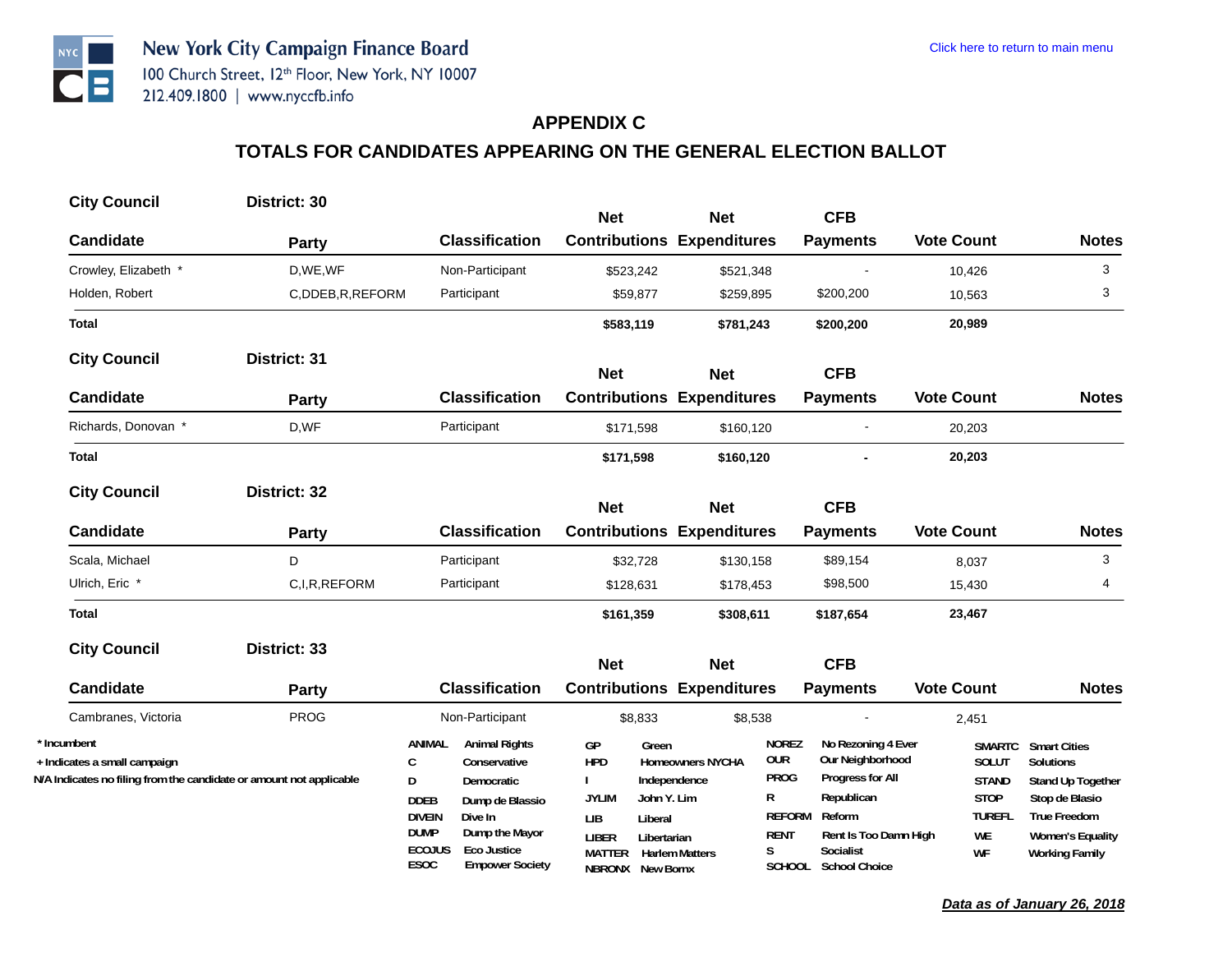## **APPENDIX C**

# **TOTALS FOR CANDIDATES APPEARING ON THE GENERAL ELECTION BALLOT**

| <b>City Council</b> | District: 33 |                       | <b>Net</b> |                                                 | <b>CFB</b>      |                   |              |
|---------------------|--------------|-----------------------|------------|-------------------------------------------------|-----------------|-------------------|--------------|
| Candidate           | Party        | <b>Classification</b> |            | <b>Net</b><br><b>Contributions Expenditures</b> | <b>Payments</b> | <b>Vote Count</b> | <b>Notes</b> |
| Levin, Stephen *    | D            | Participant           | \$25,436   | \$22,974                                        |                 | 19,190            |              |
| <b>Total</b>        |              |                       | \$34,269   | \$31,512                                        |                 | 21,641            |              |
| <b>City Council</b> | District: 34 |                       | <b>Net</b> | <b>Net</b>                                      | <b>CFB</b>      |                   |              |
| <b>Candidate</b>    | <b>Party</b> | <b>Classification</b> |            | <b>Contributions Expenditures</b>               | <b>Payments</b> | <b>Vote Count</b> | <b>Notes</b> |
| Reynoso, Antonio *  | D,WF         | Participant           | \$125,895  | \$215,234                                       | \$96,133        | 16,568            | 3            |
| <b>Total</b>        |              |                       | \$125,895  | \$215,234                                       | \$96,133        | 16,568            |              |
| <b>City Council</b> | District: 35 |                       | <b>Net</b> | <b>Net</b>                                      | <b>CFB</b>      |                   |              |
| <b>Candidate</b>    | <b>Party</b> | <b>Classification</b> |            | <b>Contributions Expenditures</b>               | <b>Payments</b> | <b>Vote Count</b> | <b>Notes</b> |
| Brisport, Jabari    | GP,S         | Participant           | \$51,663   | \$155,899                                       | \$105,100       | 9,307             | 3            |
| Cumbo, Laurie *     | D            | Participant           | \$124,625  | \$265,078                                       | \$158,133       | 21,695            | 3            |
| Parker, Christine   | R            | Participant           | \$9,354    | \$19,090                                        |                 | 1,203             | 4            |
| <b>Total</b>        |              |                       | \$185,642  | \$440,067                                       | \$263,233       | 32,205            |              |

| * Incumbent<br>+ Indicates a small campaign<br>N/A Indicates no filing from the candidate or amount not applicable | <b>ANIMAL</b><br><b>DDEB</b><br><b>DIVEIN</b><br><b>DUMP</b> | <b>Animal Rights</b><br>Conservative<br>Democratic<br>Dump de Blassio<br>Dive In<br>Dump the Mayor | GP<br><b>HPD</b><br><b>JYLIM</b><br>LIB<br><b>LIBER</b> | Green<br><b>Homeowners NYCHA</b><br>Independence<br>John Y. Lim<br>Liberal<br>Libertarian | <b>NOREZ</b><br>our<br><b>PROG</b><br>R<br>REFORM Reform<br>RENT | No Rezoning 4 Ever<br>Our Neighborhood<br>Progress for All<br>Republican<br>Rent Is Too Damn High | SOLUT<br><b>STAND</b><br><b>STOP</b><br><b>TUREFL</b><br><b>WE</b> | <b>SMARTC</b> Smart Cities<br><b>Solutions</b><br>Stand Up Together<br>Stop de Blasio<br><b>True Freedom</b><br><b>Women's Equality</b> |
|--------------------------------------------------------------------------------------------------------------------|--------------------------------------------------------------|----------------------------------------------------------------------------------------------------|---------------------------------------------------------|-------------------------------------------------------------------------------------------|------------------------------------------------------------------|---------------------------------------------------------------------------------------------------|--------------------------------------------------------------------|-----------------------------------------------------------------------------------------------------------------------------------------|
|                                                                                                                    | <b>ECOJUS</b>                                                | Eco Justice                                                                                        | <b>MATTER</b>                                           | <b>Harlem Matters</b>                                                                     |                                                                  | Socialist                                                                                         | <b>WF</b>                                                          | <b>Working Family</b>                                                                                                                   |

**NBRONX New Bornx**

**SCHOOL School Choice**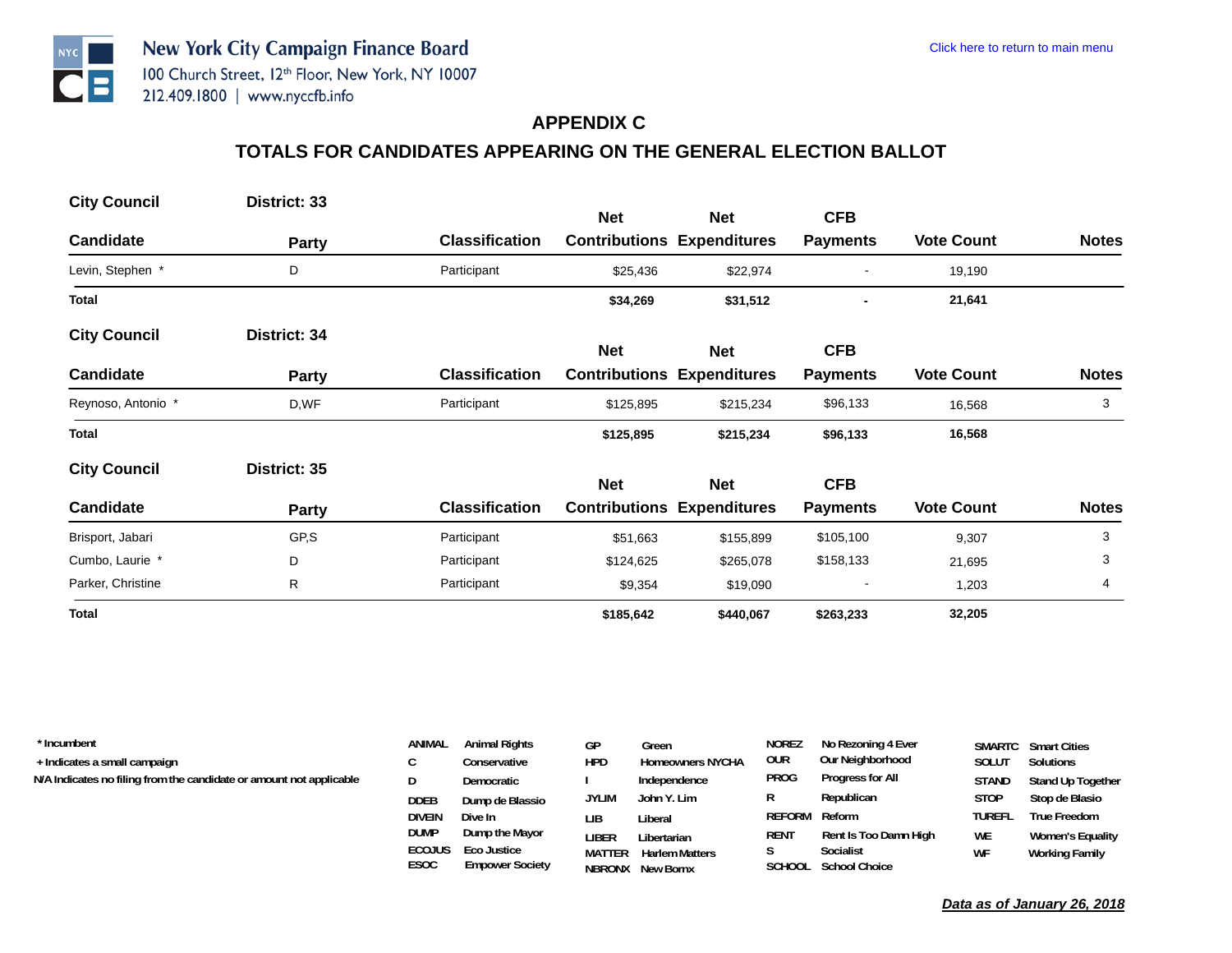#### **APPENDIX C**

# **TOTALS FOR CANDIDATES APPEARING ON THE GENERAL ELECTION BALLOT**

| <b>City Council</b>    | District: 36  |                       |            |                                                 | <b>CFB</b>               |                   |              |
|------------------------|---------------|-----------------------|------------|-------------------------------------------------|--------------------------|-------------------|--------------|
| <b>Candidate</b>       | <b>Party</b>  | <b>Classification</b> | <b>Net</b> | <b>Net</b><br><b>Contributions Expenditures</b> | <b>Payments</b>          | <b>Vote Count</b> | <b>Notes</b> |
| Cornegy, Jr., Robert * | D             | Participant           | \$223,955  | \$237,047                                       |                          | 21,300            |              |
| <b>Total</b>           |               |                       | \$223,955  | \$237,047                                       |                          | 21,300            |              |
| <b>City Council</b>    | District: 37  |                       | <b>Net</b> | <b>Net</b>                                      | <b>CFB</b>               |                   |              |
| <b>Candidate</b>       | <b>Party</b>  | <b>Classification</b> |            | <b>Contributions Expenditures</b>               | <b>Payments</b>          | <b>Vote Count</b> | <b>Notes</b> |
| Espinal, Jr., Rafael * | D             | Non-Participant       | \$108,390  | \$62,154                                        | $\blacksquare$           | 10,369            |              |
| Smith, Persephone      | GP            | Participant           | \$1,223    | \$1,222                                         |                          | 2,263             |              |
| <b>Total</b>           |               |                       | \$109,613  | \$63,376                                        |                          | 12,632            |              |
| <b>City Council</b>    | District: 38  |                       | <b>Net</b> | <b>Net</b>                                      | <b>CFB</b>               |                   |              |
| <b>Candidate</b>       | <b>Party</b>  | <b>Classification</b> |            | <b>Contributions Expenditures</b>               | <b>Payments</b>          | <b>Vote Count</b> | <b>Notes</b> |
| Hulbert, Carmen        | GP            | Participant           | \$12,369   | \$12,430                                        |                          | 782               | 4            |
| Menchaca, Carlos *     | D,WF          | Participant           | \$117,077  | \$280,303                                       | \$124,350                | 9,835             | 3            |
| Romaguera, Allan       | C             | Non-Participant       | $\ddot{}$  | $\ddot{}$                                       | $\overline{\phantom{a}}$ | 839               | 1,2          |
| Valdes, Delvis         | <b>REFORM</b> | Participant           | \$48,237   | \$129,989                                       | \$89,076                 | 460               | 3            |
| <b>Total</b>           |               |                       | \$177,683  | \$422,722                                       | \$213,426                | 11,916            |              |

| * Incumbent                                                         | ANIMAL                | <b>Animal Rights</b> | GP            | Green                   | <b>NOREZ</b> | No Rezoning 4 Ever    |               | <b>SMARTC</b> Smart Cities |
|---------------------------------------------------------------------|-----------------------|----------------------|---------------|-------------------------|--------------|-----------------------|---------------|----------------------------|
| + Indicates a small campaign                                        |                       | Conservative         | <b>HPD</b>    | <b>Homeowners NYCHA</b> | our          | Our Neighborhood      | <b>SOLUT</b>  | Solutions                  |
| N/A Indicates no filing from the candidate or amount not applicable | D                     | Democratic           |               | Independence            | PROG         | Progress for All      | <b>STAND</b>  | Stand Up Together          |
|                                                                     | DDEB                  | Dump de Blassio      | <b>JYLIM</b>  | John Y. Lim             | R            | Republican            | <b>STOP</b>   | Stop de Blasio             |
|                                                                     | DIVEIN                | Dive In              | LІB           | Liberal                 | REFORM       | Reform                | <b>TUREFL</b> | <b>True Freedom</b>        |
|                                                                     | DUMP                  | Dump the Mayor       | liber         | Libertarian             | <b>REN1</b>  | Rent Is Too Damn High | <b>WE</b>     | <b>Women's Equality</b>    |
|                                                                     | <b>ECOJUS</b><br>---- | Eco Justice          | <b>MATTER</b> | <b>Harlem Matters</b>   |              | Socialist             | WF            | <b>Working Family</b>      |

**NBRONX New Bornx**

**SCHOOL School Choice**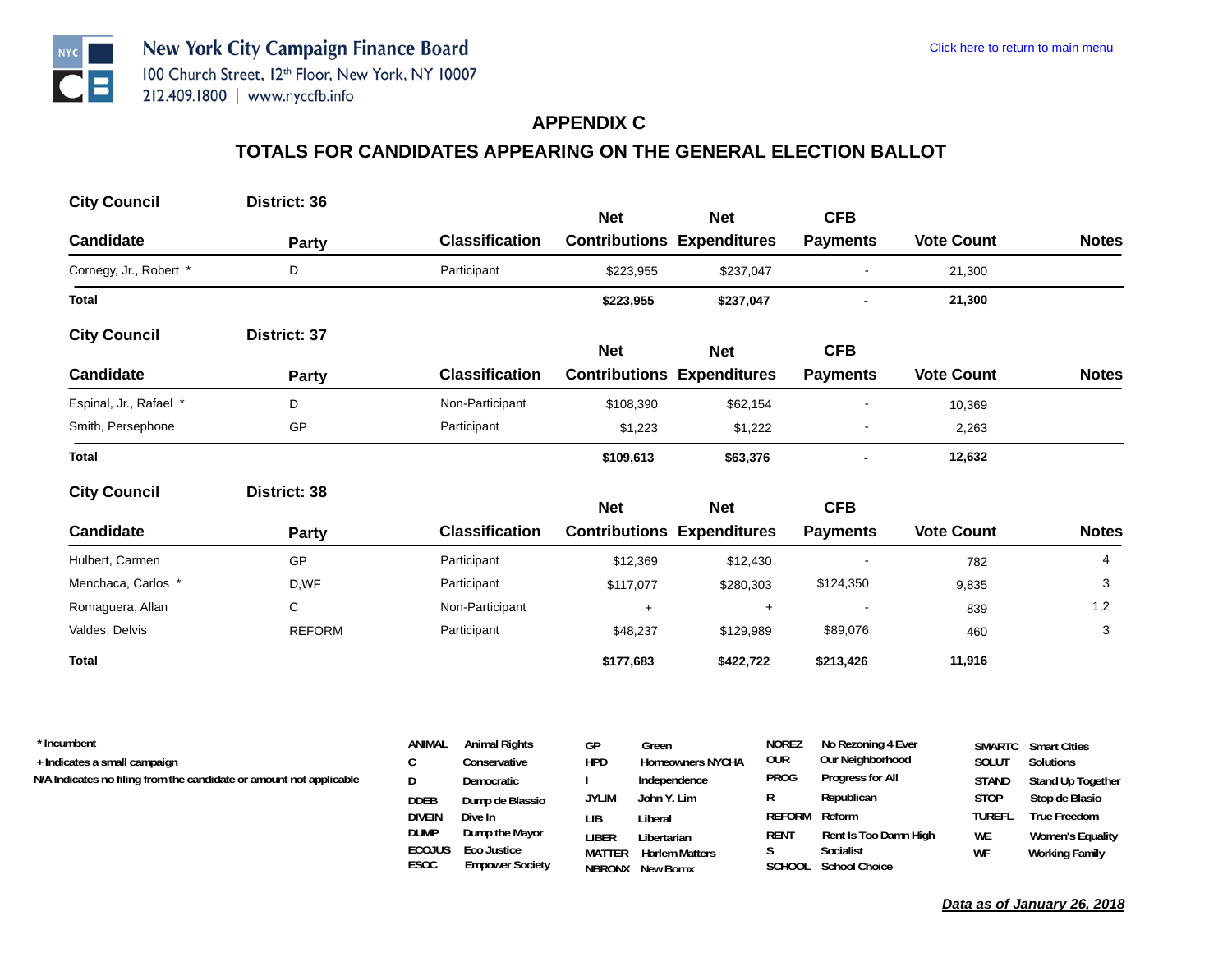#### **APPENDIX C**

# **TOTALS FOR CANDIDATES APPEARING ON THE GENERAL ELECTION BALLOT**

| <b>City Council</b>         | District: 39  |                       | <b>Net</b> | <b>Net</b>                        | <b>CFB</b>               |                   |              |
|-----------------------------|---------------|-----------------------|------------|-----------------------------------|--------------------------|-------------------|--------------|
| <b>Candidate</b>            | Party         | <b>Classification</b> |            | <b>Contributions Expenditures</b> | <b>Payments</b>          | <b>Vote Count</b> | <b>Notes</b> |
| Lander, Brad *              | D,WF          | Non-Participant       | \$406,845  | \$353,251                         |                          | 31,555            |              |
| <b>Total</b>                |               |                       | \$406,845  | \$353,251                         |                          | 31,555            |              |
| <b>City Council</b>         | District: 40  |                       | <b>Net</b> | <b>Net</b>                        | <b>CFB</b>               |                   |              |
| <b>Candidate</b>            | Party         | <b>Classification</b> |            | <b>Contributions Expenditures</b> | <b>Payments</b>          | <b>Vote Count</b> | <b>Notes</b> |
| Cunningham, Brian-Christoph | <b>REFORM</b> | Participant           | \$59,555   | \$112,032                         | \$125,125                | 8,701             | 3            |
| Eugene, Mathieu *           | D             | Participant           | \$104,441  | \$148,606                         | \$100,100                | 14,609            | 3            |
| Kelly, Brian                | С             | Non-Participant       | $\ddot{}$  | $\ddot{}$                         | $\overline{\phantom{a}}$ | 806               | 1,2          |
| <b>Total</b>                |               |                       | \$163,996  | \$260,638                         | \$225,225                | 24,116            |              |
| <b>City Council</b>         | District: 41  |                       | <b>Net</b> | <b>Net</b>                        | <b>CFB</b>               |                   |              |
| <b>Candidate</b>            | <b>Party</b>  | <b>Classification</b> |            | <b>Contributions Expenditures</b> | <b>Payments</b>          | <b>Vote Count</b> | <b>Notes</b> |
| Ampry-Samuel, Alicka        | D,WF          | Participant           | \$116,323  | \$204,504                         | \$107,666                | 18,203            | 3            |
| Carew, Christopher          | <b>SOLUT</b>  | Non-Participant       | \$8,531    | \$6,853                           |                          | 227               |              |
| Jackson, Berneda            | C, R          | Non-Participant       |            | N/A                               |                          | 607               | 1            |
| <b>Total</b>                |               |                       | \$124,854  | \$211,357                         | \$107,666                | 19,037            |              |

| * Incumbent<br>+ Indicates a small campaign<br>N/A Indicates no filing from the candidate or amount not applicable | ANIMAL<br>D<br><b>DDEB</b> | <b>Animal Rights</b><br>Conservative<br>Democratic | GP<br><b>HPD</b><br><b>JYLIM</b> | Green<br><b>Homeowners NYCHA</b><br>Independence<br>John Y. Lim | <b>NOREZ</b><br>our<br>PROG<br>R | No Rezoning 4 Ever<br>Our Neighborhood<br>Progress for All<br>Republican | <b>SOLUT</b><br><b>STAND</b><br><b>STOP</b> | <b>SMARTC</b> Smart Cities<br>Solutions<br>Stand Up Together<br>Stop de Blasio |
|--------------------------------------------------------------------------------------------------------------------|----------------------------|----------------------------------------------------|----------------------------------|-----------------------------------------------------------------|----------------------------------|--------------------------------------------------------------------------|---------------------------------------------|--------------------------------------------------------------------------------|
|                                                                                                                    | DIVEIN<br><b>DUMP</b>      | Dump de Blassio<br>Dive In<br>Dump the Mayor       | LІB<br>liber                     | Liberal<br>Libertarian                                          | REFORM Reform<br><b>RENT</b>     | Rent Is Too Damn High                                                    | <b>TUREFL</b><br><b>WE</b>                  | <b>True Freedom</b><br>Women's Equality                                        |
|                                                                                                                    | <b>ECOJUS</b>              | Eco Justice                                        | <b>MATTER</b>                    | <b>Harlem Matters</b>                                           |                                  | Socialist                                                                | WF                                          | Working Family                                                                 |

**MATTER Harlem Matters NBRONX New Bornx**

**SCHOOL School Choice**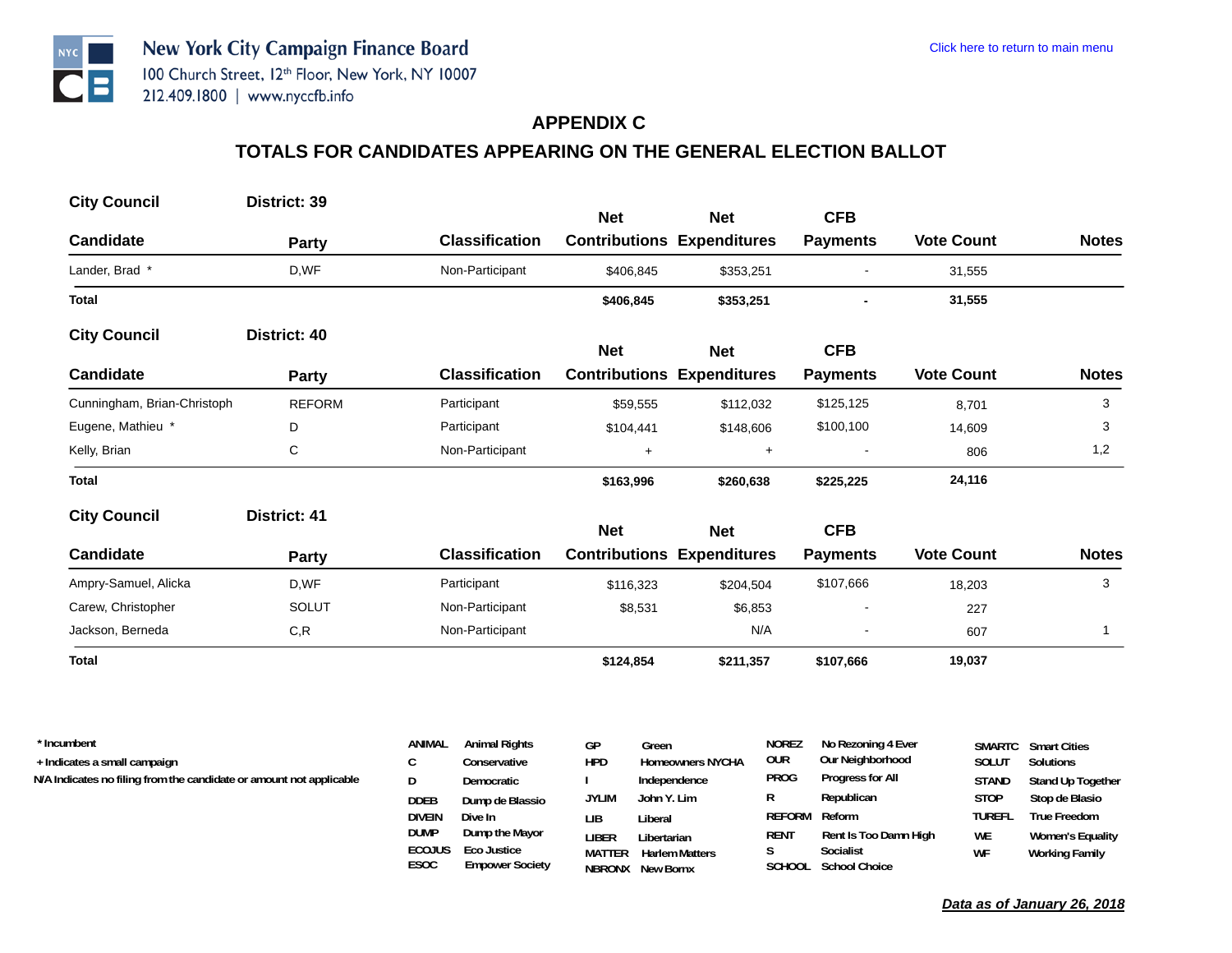## **APPENDIX C**

# **TOTALS FOR CANDIDATES APPEARING ON THE GENERAL ELECTION BALLOT**

| <b>City Council</b>          | District: 42                                                        |                                                 | <b>Net</b>                        | <b>Net</b>                              | <b>CFB</b>                                                           |                       |                                       |
|------------------------------|---------------------------------------------------------------------|-------------------------------------------------|-----------------------------------|-----------------------------------------|----------------------------------------------------------------------|-----------------------|---------------------------------------|
| <b>Candidate</b>             | Party                                                               | <b>Classification</b>                           | <b>Contributions Expenditures</b> |                                         | <b>Payments</b>                                                      | <b>Vote Count</b>     | <b>Notes</b>                          |
| Barron, Inez *               | D                                                                   | Participant                                     | \$38,170                          | \$87,597                                | \$61,290                                                             | 18,341                | 3                                     |
| Hormeku, Mawuli              | <b>REFORM</b>                                                       | Participant                                     | \$21,566                          | \$36,389                                |                                                                      | 556                   | 3                                     |
| Johnson, Ernest              | C                                                                   | Non-Participant                                 | $+$                               | $+$                                     |                                                                      | 893                   | 1,2                                   |
| <b>Total</b>                 |                                                                     |                                                 | \$59,736                          | \$123,986                               | \$61,290                                                             | 19,790                |                                       |
| <b>City Council</b>          | District: 43                                                        |                                                 | <b>Net</b>                        | <b>Net</b>                              | <b>CFB</b>                                                           |                       |                                       |
| <b>Candidate</b>             | <b>Party</b>                                                        | <b>Classification</b>                           | <b>Contributions Expenditures</b> |                                         | <b>Payments</b>                                                      | <b>Vote Count</b>     | <b>Notes</b>                          |
| Brannan, Justin              | D,WF                                                                | Participant                                     | \$171,909                         | \$358,982                               | \$200,200                                                            | 12,894                | 3                                     |
| Capano, Robert               | <b>REFORM</b>                                                       | Participant                                     | \$47,156                          | \$135,885                               | \$88,890                                                             | 344                   | 3                                     |
| Medina, Angel                | <b>WE</b>                                                           | Non-Participant                                 |                                   | N/A                                     |                                                                      | 281                   | 1                                     |
| Quaglione, John              | C, I, R                                                             | Participant                                     | \$133,485                         | \$327,387                               | \$200,200                                                            | 12,100                | 3                                     |
| <b>Total</b>                 |                                                                     |                                                 | \$352,550                         | \$822,254                               | \$489,290                                                            | 25,619                |                                       |
| <b>City Council</b>          | District: 44                                                        |                                                 | <b>Net</b>                        | <b>Net</b>                              | <b>CFB</b>                                                           |                       |                                       |
| <b>Candidate</b>             | <b>Party</b>                                                        | <b>Classification</b>                           | <b>Contributions Expenditures</b> |                                         | <b>Payments</b>                                                      | <b>Vote Count</b>     | <b>Notes</b>                          |
| Hikind, Yoni                 | <b>OUR</b>                                                          | Non-Participant                                 | \$504,695                         | \$508,198                               |                                                                      | 4,854                 |                                       |
| Tischler, Harold             | <b>SCHOOL</b>                                                       | Non-Participant                                 | \$12,059                          | \$6,982                                 |                                                                      | 670                   |                                       |
| * Incumbent                  |                                                                     | <b>ANIMAL</b><br><b>Animal Rights</b>           | GP<br>Green                       |                                         | <b>NOREZ</b><br>No Rezoning 4 Ever<br><b>OUR</b><br>Our Neighborhood | <b>SMARTC</b>         | <b>Smart Cities</b>                   |
| + Indicates a small campaign | N/A Indicates no filing from the candidate or amount not applicable | $\mathsf{C}$<br>Conservative<br>D<br>Democratic | <b>HPD</b>                        | <b>Homeowners NYCHA</b><br>Independence | <b>PROG</b><br>Progress for All                                      | SOLUT<br><b>STAND</b> | <b>Solutions</b><br>Stand Up Together |
|                              |                                                                     | <b>DDEB</b><br>Dump de Blassio                  | John Y. Lim<br><b>JYLIM</b>       | R                                       | Republican                                                           | <b>STOP</b>           | Stop de Blasio                        |
|                              |                                                                     | <b>DIVEIN</b><br>Dive In                        | <b>LIB</b><br>Liberal             |                                         | <b>REFORM</b><br>Reform                                              | <b>TUREFL</b>         | <b>True Freedom</b>                   |

**LIBER Libertarian MATTER Harlem MattersNBRONX New Bornx**

**S Socialist SCHOOL School Choice**

**RENT** Rent Is Too Damn High<br>S Socialist

**ESOC Empower Society ECOJUS Eco Justice**

**DUMP Dump the Mayor** 

*Data as of January 26, 2018*

**WE Women's Equality WF Working Family**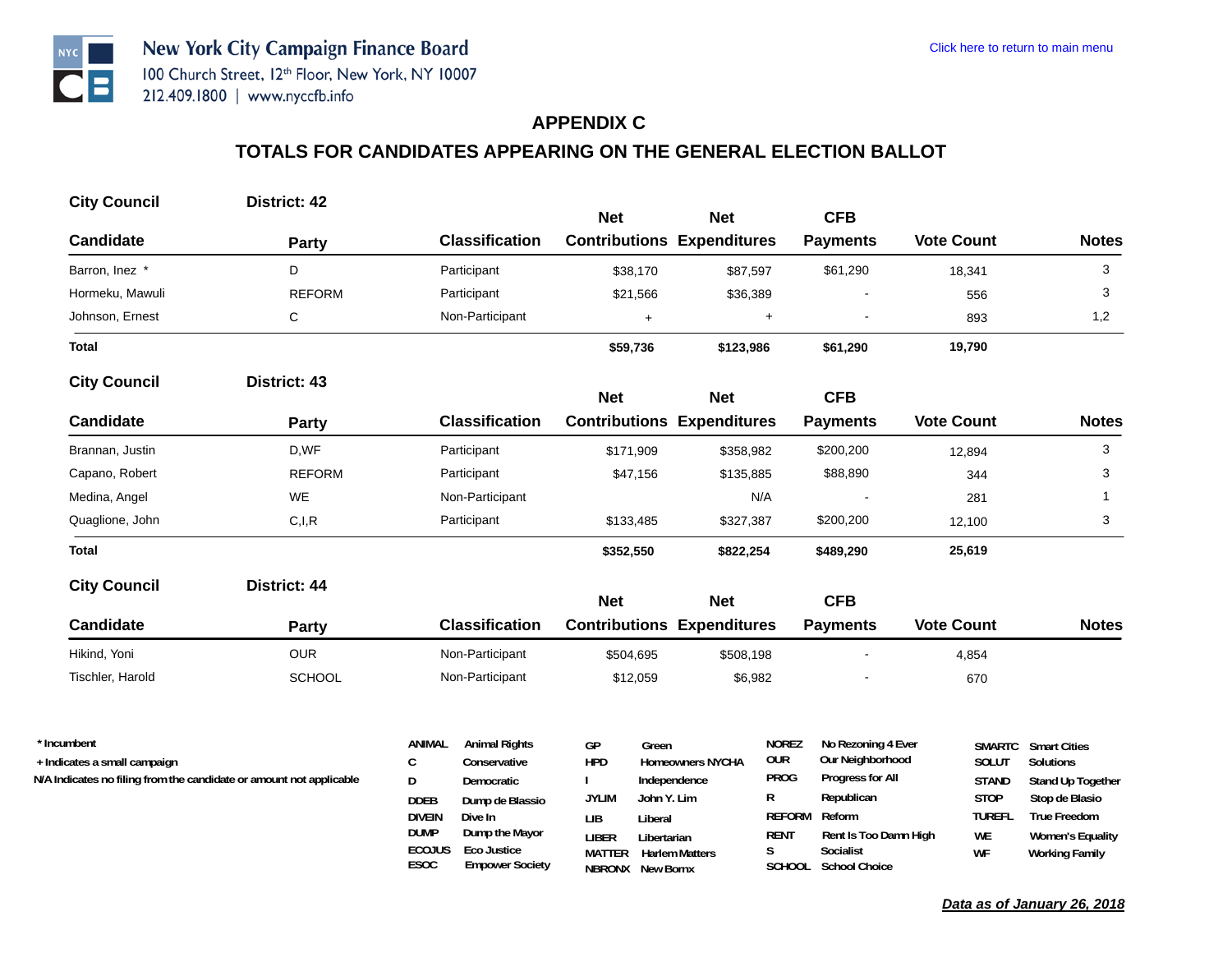#### **APPENDIX C**

| <b>City Council</b>                                                                                                | District: 44        |                                                                                                                                                                                                                                                           | <b>Net</b>                                                                                                                                            | <b>Net</b>                                                       |                                                                                     | <b>CFB</b>                                                                                                                                       |                                                                                    |                                                                                                                                                    |
|--------------------------------------------------------------------------------------------------------------------|---------------------|-----------------------------------------------------------------------------------------------------------------------------------------------------------------------------------------------------------------------------------------------------------|-------------------------------------------------------------------------------------------------------------------------------------------------------|------------------------------------------------------------------|-------------------------------------------------------------------------------------|--------------------------------------------------------------------------------------------------------------------------------------------------|------------------------------------------------------------------------------------|----------------------------------------------------------------------------------------------------------------------------------------------------|
| <b>Candidate</b>                                                                                                   | <b>Party</b>        | <b>Classification</b>                                                                                                                                                                                                                                     | <b>Contributions Expenditures</b>                                                                                                                     |                                                                  |                                                                                     | <b>Payments</b>                                                                                                                                  | <b>Vote Count</b>                                                                  | <b>Notes</b>                                                                                                                                       |
| Yeger, Kalman                                                                                                      | C, D                | Participant                                                                                                                                                                                                                                               | \$171,038                                                                                                                                             | \$271,229                                                        |                                                                                     | \$100,100                                                                                                                                        | 11,334                                                                             |                                                                                                                                                    |
| <b>Total</b>                                                                                                       |                     |                                                                                                                                                                                                                                                           | \$687,792                                                                                                                                             | \$786,409                                                        |                                                                                     | \$100,100                                                                                                                                        | 16,858                                                                             |                                                                                                                                                    |
| <b>City Council</b>                                                                                                | District: 45        |                                                                                                                                                                                                                                                           | <b>Net</b>                                                                                                                                            | <b>Net</b>                                                       |                                                                                     | <b>CFB</b>                                                                                                                                       |                                                                                    |                                                                                                                                                    |
| <b>Candidate</b>                                                                                                   | <b>Party</b>        | <b>Classification</b>                                                                                                                                                                                                                                     | <b>Contributions Expenditures</b>                                                                                                                     |                                                                  |                                                                                     | <b>Payments</b>                                                                                                                                  | <b>Vote Count</b>                                                                  | <b>Notes</b>                                                                                                                                       |
| Beckford, Anthony                                                                                                  | <b>TRUEFL</b>       | Non-Participant                                                                                                                                                                                                                                           | \$1,720                                                                                                                                               | \$1,754                                                          |                                                                                     |                                                                                                                                                  | 644                                                                                |                                                                                                                                                    |
| Williams, Jumaane *                                                                                                | D,WF                | Non-Participant                                                                                                                                                                                                                                           | \$227,149                                                                                                                                             | \$227,416                                                        |                                                                                     |                                                                                                                                                  | 21,079                                                                             | 3                                                                                                                                                  |
| <b>Total</b>                                                                                                       |                     |                                                                                                                                                                                                                                                           | \$228,869                                                                                                                                             | \$229,170                                                        |                                                                                     |                                                                                                                                                  | 21,723                                                                             |                                                                                                                                                    |
| <b>City Council</b>                                                                                                | District: 46        |                                                                                                                                                                                                                                                           | <b>Net</b>                                                                                                                                            | <b>Net</b>                                                       |                                                                                     | <b>CFB</b>                                                                                                                                       |                                                                                    |                                                                                                                                                    |
| <b>Candidate</b>                                                                                                   | Party               | <b>Classification</b>                                                                                                                                                                                                                                     | <b>Contributions Expenditures</b>                                                                                                                     |                                                                  |                                                                                     | <b>Payments</b>                                                                                                                                  | <b>Vote Count</b>                                                                  | <b>Notes</b>                                                                                                                                       |
| Ferretti, Jeffrey                                                                                                  | $\mathsf C$         | Non-Participant                                                                                                                                                                                                                                           | $+$                                                                                                                                                   |                                                                  | $+$                                                                                 |                                                                                                                                                  | 3,997                                                                              | 1,2                                                                                                                                                |
| Maisel, Alan *                                                                                                     | D                   | Participant                                                                                                                                                                                                                                               | \$78,325                                                                                                                                              | \$9,830                                                          |                                                                                     | \$25,025                                                                                                                                         | 21,457                                                                             |                                                                                                                                                    |
| <b>Total</b>                                                                                                       |                     |                                                                                                                                                                                                                                                           | \$78,325                                                                                                                                              | \$9,830                                                          |                                                                                     | \$25,025                                                                                                                                         | 25,454                                                                             |                                                                                                                                                    |
| <b>City Council</b>                                                                                                | <b>District: 47</b> |                                                                                                                                                                                                                                                           | <b>Net</b>                                                                                                                                            | <b>Net</b>                                                       |                                                                                     | <b>CFB</b>                                                                                                                                       |                                                                                    |                                                                                                                                                    |
| <b>Candidate</b>                                                                                                   | <b>Party</b>        | <b>Classification</b>                                                                                                                                                                                                                                     | <b>Contributions Expenditures</b>                                                                                                                     |                                                                  |                                                                                     | <b>Payments</b>                                                                                                                                  | <b>Vote Count</b>                                                                  | <b>Notes</b>                                                                                                                                       |
| Denaro, Raimondo                                                                                                   | C, R                | Participant                                                                                                                                                                                                                                               | \$10,922                                                                                                                                              | \$48,690                                                         |                                                                                     | \$40,722                                                                                                                                         | 3,751                                                                              |                                                                                                                                                    |
| * Incumbent<br>+ Indicates a small campaign<br>N/A Indicates no filing from the candidate or amount not applicable |                     | <b>Animal Rights</b><br>ANIMAL<br>$\mathsf{C}$<br>Conservative<br>D<br>Democratic<br><b>DDEB</b><br>Dump de Blassio<br><b>DIVEIN</b><br>Dive In<br><b>DUMP</b><br>Dump the Mayor<br><b>ECOJUS</b><br>Eco Justice<br><b>ESOC</b><br><b>Empower Society</b> | GP<br>Green<br><b>HPD</b><br><b>JYLIM</b><br>John Y. Lim<br>LIB<br>Liberal<br><b>LIBER</b><br>Libertarian<br><b>MATTER</b><br><b>NBRONX</b> New Bornx | <b>Homeowners NYCHA</b><br>Independence<br><b>Harlem Matters</b> | <b>NOREZ</b><br><b>OUR</b><br><b>PROG</b><br>R<br><b>REFORM</b><br><b>RENT</b><br>S | No Rezoning 4 Ever<br>Our Neighborhood<br>Progress for All<br>Republican<br>Reform<br>Rent Is Too Damn High<br>Socialist<br>SCHOOL School Choice | <b>SMARTC</b><br>SOLUT<br><b>STAND</b><br><b>STOP</b><br><b>TUREFL</b><br>WE<br>WF | <b>Smart Cities</b><br>Solutions<br>Stand Up Together<br>Stop de Blasio<br><b>True Freedom</b><br><b>Women's Equality</b><br><b>Working Family</b> |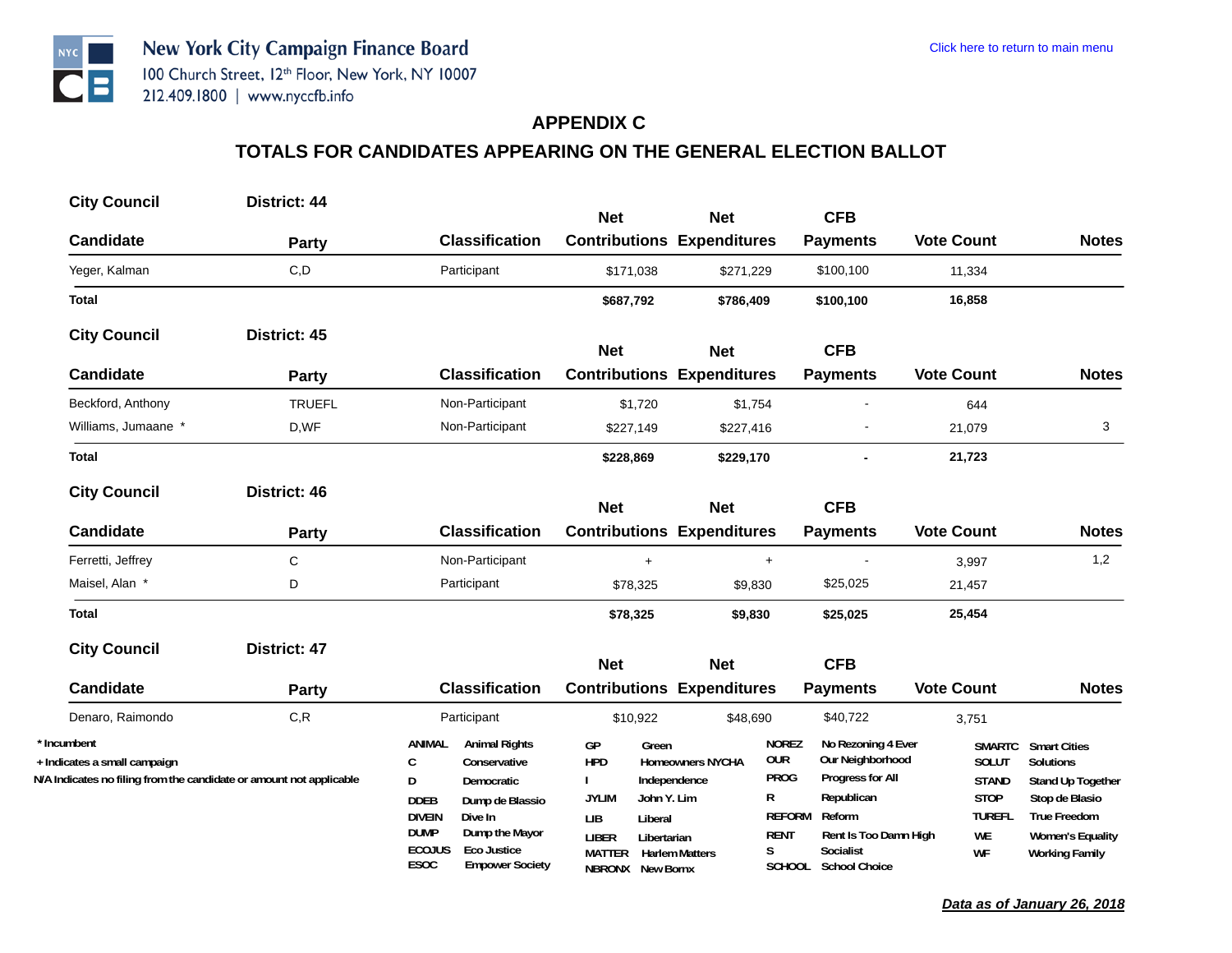#### **APPENDIX C**

# **TOTALS FOR CANDIDATES APPEARING ON THE GENERAL ELECTION BALLOT**

| <b>City Council</b>   | District: 47  |                       |            |                                                 | <b>CFB</b>      |                   |              |
|-----------------------|---------------|-----------------------|------------|-------------------------------------------------|-----------------|-------------------|--------------|
| <b>Candidate</b>      | Party         | <b>Classification</b> | <b>Net</b> | <b>Net</b><br><b>Contributions Expenditures</b> | <b>Payments</b> | <b>Vote Count</b> | <b>Notes</b> |
| Treyger, Mark *       | D,WF          | Participant           | \$112,657  | \$210,554                                       | \$99,850        | 9,911             |              |
| <b>Total</b>          |               |                       | \$123,579  | \$259,244                                       | \$140,572       | 13,662            |              |
| <b>City Council</b>   | District: 48  |                       | <b>Net</b> | Net                                             | <b>CFB</b>      |                   |              |
| <b>Candidate</b>      | Party         | <b>Classification</b> |            | <b>Contributions Expenditures</b>               | <b>Payments</b> | <b>Vote Count</b> | <b>Notes</b> |
| Deutsch, Chaim *      | D             | Participant           | \$153,478  | \$277,166                                       | \$123,950       | 10,461            | 3            |
| Saperstein, Steven    | C,R,REFORM    | Participant           | \$54,740   | \$155,895                                       | \$100,100       | 6,509             | 4            |
| <b>Total</b>          |               |                       | \$208,218  | \$433,061                                       | \$224,050       | 16,970            |              |
| <b>City Council</b>   | District: 49  |                       | <b>Net</b> | <b>Net</b>                                      | <b>CFB</b>      |                   |              |
| <b>Candidate</b>      | Party         | <b>Classification</b> |            | <b>Contributions Expenditures</b>               | <b>Payments</b> | <b>Vote Count</b> | <b>Notes</b> |
| Payne-Hanks, Kamillah | <b>REFORM</b> | Participant           | \$75,849   | \$176,948                                       | \$100,100       | 1,377             | 3            |
| Penrose, Michael      | C,R           | Participant           | \$18,030   | \$84,401                                        | \$76,980        | 9,443             | 4            |
| Rose, Deborah *       | D,WF          | Participant           | \$133,120  | \$316,572                                       | \$188,462       | 15,752            | 3            |
| <b>Total</b>          |               |                       | \$226,999  | \$577,921                                       | \$365,542       | 26,572            |              |

| * Incumbent                                                         | ANIMAL                | <b>Animal Rights</b>                  | GР           | Green                                            | <b>NOREZ</b>  | No Rezoning 4 Ever                |               | <b>SMARTC</b> Smart Cities |
|---------------------------------------------------------------------|-----------------------|---------------------------------------|--------------|--------------------------------------------------|---------------|-----------------------------------|---------------|----------------------------|
| + Indicates a small campaign                                        |                       | Conservative                          | <b>HPD</b>   | <b>Homeowners NYCHA</b>                          | <b>OUR</b>    | Our Neighborhood                  | Solut         | Solutions                  |
| N/A Indicates no filing from the candidate or amount not applicable |                       | Democratic                            |              | Independence                                     | PROG          | Progress for All                  | <b>STAND</b>  | Stand Up Together          |
|                                                                     | DDEB                  | Dump de Blassio                       | <b>JYLIM</b> | John Y. Lim                                      | R             | Republican                        | <b>STOP</b>   | Stop de Blasio             |
|                                                                     | DIVEIN                | Dive In                               | LΙB          | Liberal                                          | REFORM Reform |                                   | <b>TUREFL</b> | True Freedom               |
|                                                                     | <b>DUMP</b>           | Dump the Mayor                        | '.IBER       | Libertarian                                      | RENT          | Rent Is Too Damn High             | <b>WE</b>     | Women's Equality           |
|                                                                     | <b>ECOJUS</b><br>ESOC | Eco Justice<br><b>Empower Society</b> | MATTER       | <b>Harlem Matters</b><br><b>NRRONX</b> New Rorny |               | Socialist<br>SCHOOL School Choice | WF            | Working Family             |

**NBRONX New Bornx**

**SCHOOL School Choice**